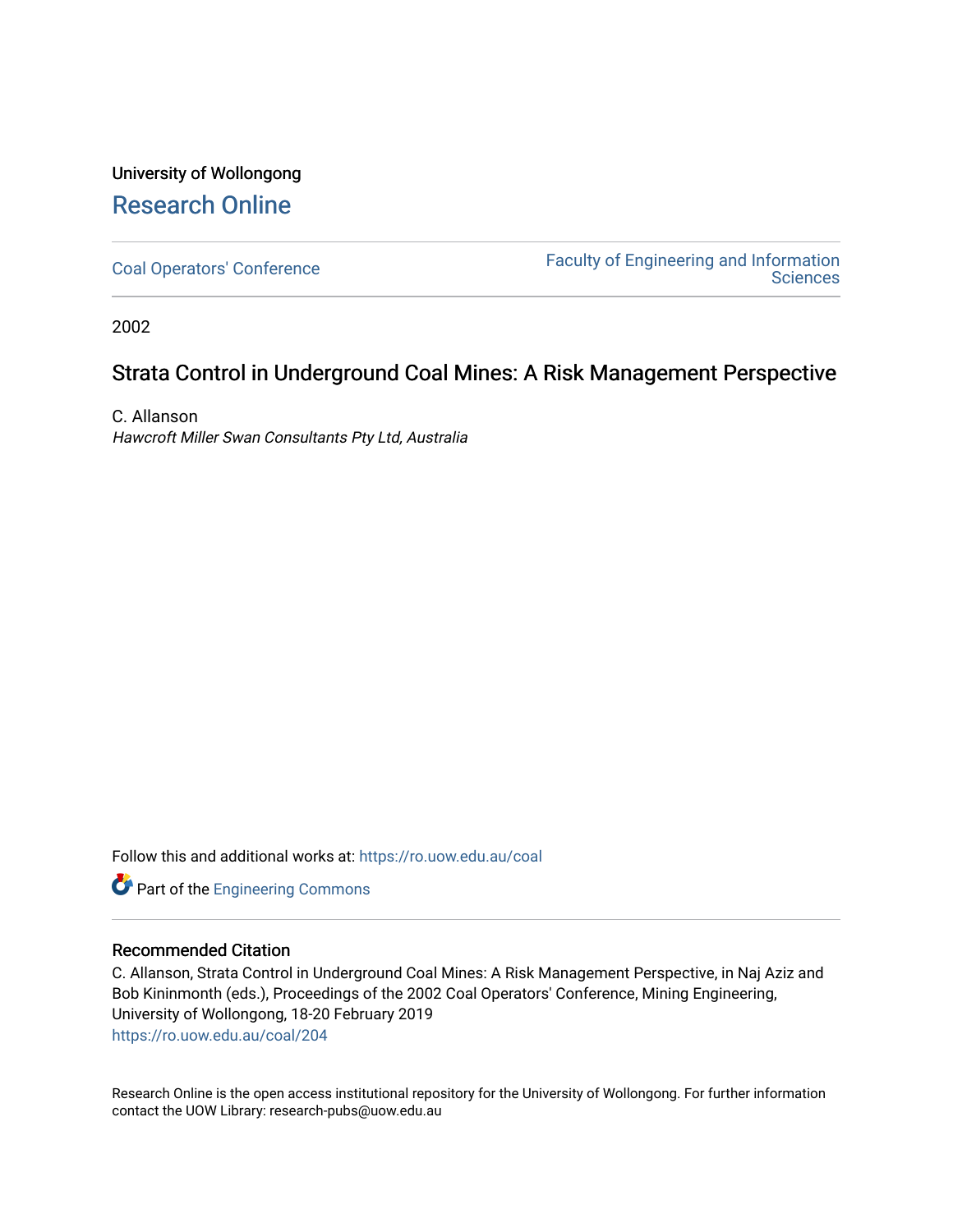# **STRATA CONTROL IN UNDERGROUND COAL MINES A RISK MANAGEMENT PERSPECTIVE**

# **Chris Allanson1**

# **INTRODUCTION**

Hawcroft Miller Swan (HMS) reviews approximately 120 mines per year, around the world. Of these approximately 60% mine coal and the remainder metal and other minerals. Also approximately 60% of these mine underground. From our experience it is apparent that the mines with a well-developed understanding of their risk profile and a systematic approach to the way they do business, enjoy better business outcomes in terms of safety, productivity, cost control, profitability and reputation. Others without systems in place, consume a phenomenal amount of time and energy dealing with day-to-day issues, without ever gaining effective control of the critical issues that drive their business.

This paper seeks to share HMS experiences in relation to risk management in Australia with particular focus on the underground coal mining industry of New South Wales and Queensland and geotechnical matters. It provides a brief overview of the legislation in both states and the use of risk assessment in relation to statutory compliance and as a business management tool. Comment on the benefits and limitations of risk assessments are given from the perspective of an organisation providing risk management services to the industry, or utilising industryspecific examples.

Over the past decade the Australian underground coal industry and the mining industry in general has experienced an increasing application of risk assessment processes as a proactive initiative for improving safety. Tougher economic, environmental and legal pressures, coercion from employee, government and social groups (including local trade unions and the ILO), the recognition that a contract of employment does not include acceptance of personal injury and an awakening to the principles of due diligence, have all fuelled this new perspective.

It is true that underground coal mining is inherently more hazardous than other industries, but this doesn't mean we should simply accept it to be more dangerous. Accident investigation has demonstrated that in most cases sufficient information was present before an accident for someone to have intervened and prevented it from occurring.

In the philosophy of risk management, the fatalistic acceptance that *accidents will happen* has been replaced by the realisation that impending loss is in most cases predictable and therefore preventable.

Damage control and reactivity in Australia has been overtaken by active participation to gain understanding of the hazards before engineering changes, implementing systems and building competence to gain effective control by eliminating or effectively mitigating the risks. The process most widely used is risk assessment. Done properly, this process incorporates local knowledge and experience with external expertise in a forum where the principles of involvement and consensus are used to identify and prioritise hazards and to recommend appropriate means of controlling risk.

On average HMS facilitate one risk assessment every two weeks. Risk assessment topics and applications vary from the very simple to the subtly complex. Some organisations are quite experienced with the risk assessment process and embrace it for all the benefits it provides, while others are in denial, applying the process because of statutory compliance or corporate directive. The more experienced workplaces have become quite adept with the process and efficiently achieve significant benefits while others need on-going education and coaching to get it right then battle through as management and workplace cultures are reprogrammed away from the compliancebased mindset.

 $\overline{a}$ 

<sup>1</sup> Hawcroft Miller Swan Consultants Pty Ltd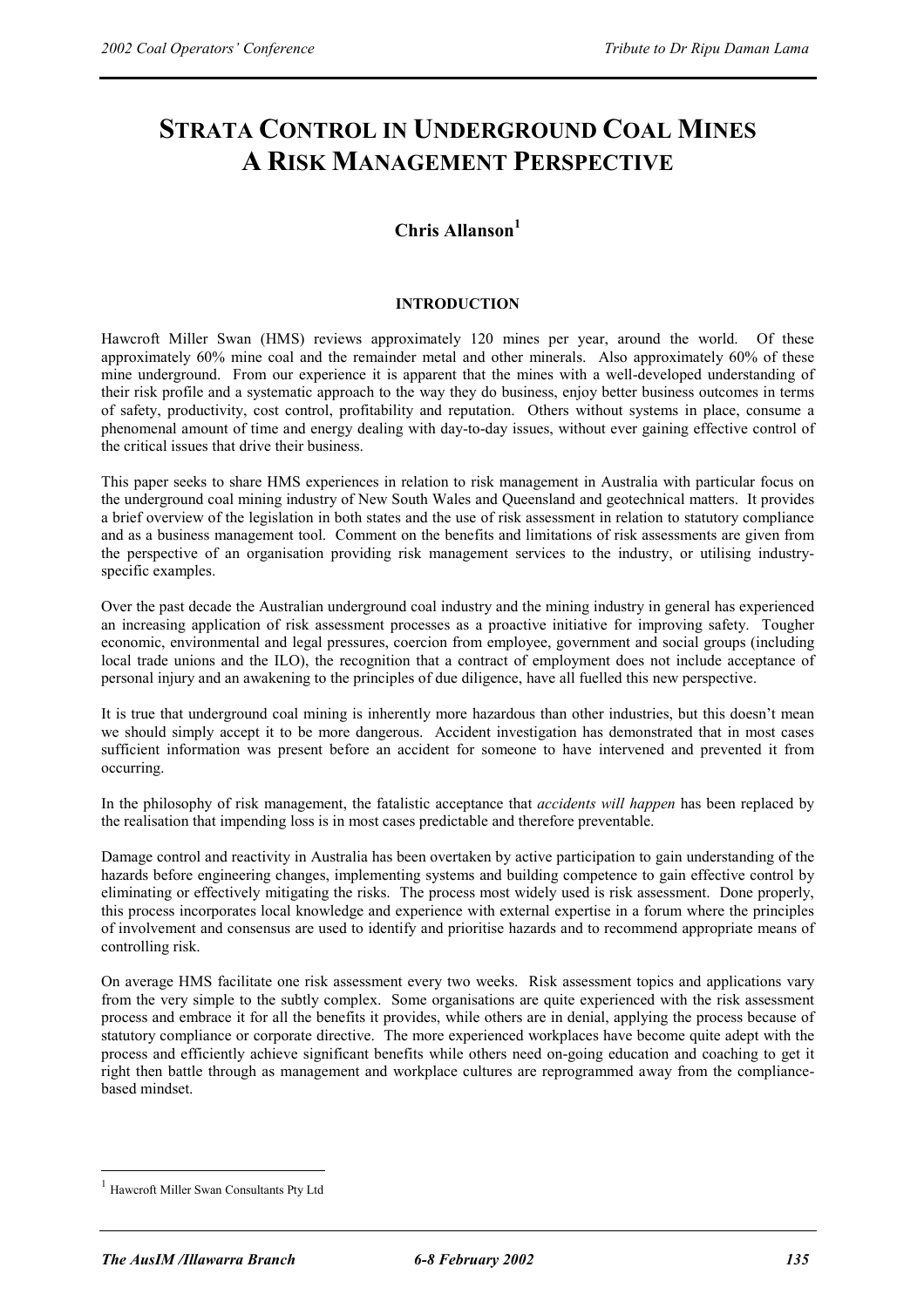# **WHY DO RISK ASSESSMENTS**

In general there are two main reasons why mines do risk assessments – for statutory compliance or because within the organisation there is a higher level of appreciation for the benefits of a risk management and a systematic approach to operating their business.

For those that embrace the risk management philosophy there is the acceptance that good safety performance, like good productivity are simply outcomes of a well-managed system.

From a world wide perspective Australia seems to be leading the pack when it comes to risk management and the utilisation of the risk assessment process for safety and whole of business considerations. Mines reviewed throughout mainland Europe and the United States were generally not using risk assessment as part of their business management strategy. Some US mine operators are not familiar with a generic risk matrix. South African mines have a greater appreciation of the risk assessment process. Having been introduced to the philosophy in 1996, they are a couple of years behind Australia and have confined its use to purely health and safety applications.

Larger international corporations such as Rio Tinto, BHP Billiton and Shell/ Anglo Coal have embraced risk management and incorporated the philosophy as a Corporate Standard and irrespective of the country, those sites are in general, well advanced in applying the process.

In NSW risk assessment was introduced approximately ten years ago and eagerly promoted by the Chief Inspector of Coal Mines. Since that time and subsequent to the Moura Inquiry, the Queensland coal industry followed suit. Both states moved to enshrine risk assessment in legislation in 1999. NSW and Queensland are equally well advanced in their application of risk management and in particular, risk assessments.

More recently the Western Australian Department of Mines required mandatory risk assessments for justifying areas wherever rock bolting is not adopted following significant strata-related failures and fatalities.

Despite Australia having the jump on the rest of the world in risk management there is by no means reason to become complacent in the sense of a job well done. There is still a long way to go and no excuse to not continue to be the world leader.

#### **STATUTORY COMPLIANCE**

The principles of risk management in Australian Mining Legislation are either by direct reference or through the imposition of Australian Standards, "*accepted practice and due diligence"*.

Underground coal mines in New South Wales currently operate under the NSW Coal Mines Regulation Act 1982, No. 67 ("CMRA 1982", "*The Act*") and the NSW Coal Mines Regulations 1999 - General and Underground ("The 1999 Regulations", "CMR Gen 1999", "CMR U/G 1999"). In Queensland the Coal Mining Safety & Health Act 1999 ("CMS&HA 1999") and the Coal Mining Safety & Health Regulations 1999 ("The 1999 Regulations", "CMS&HR 1999") are the current statutory instruments for administering underground coalmines. The interrelationships between these legislation and corresponding occupational health and safety legislation have not been considered in this paper.

The NSW 1999 Regulations have introduced the principles of risk management over the existing framework of the CMRA 1982. The resultant NSW legislation is a combination of prescription and self-regulation, however in the ability to self regulate, mines are required to develop and implement systems for specified *core risk*<sup>1</sup> areas, e.g. inrush, ventilation and emergency escape. The pre-existing Act of 1982 remains for now unchanged and the requirement for Managers to make Rules and Schemes continues.

The first reference to strata control in the CMRA 1982 is Section 37 (2) (c) (ii) which defines one of the functions of the Mine Manager as "*ensure that the roof and sides of working places and roadways in the mine (other than roadways located in a part of the mine which is fenced off in pursuance of the regulations) are adequately supported where necessary for safety*".

 $\overline{a}$ 

 $1$  Core risk areas are areas of operation of coal mines with generic hazards that have the potential to cause multiple fatalities.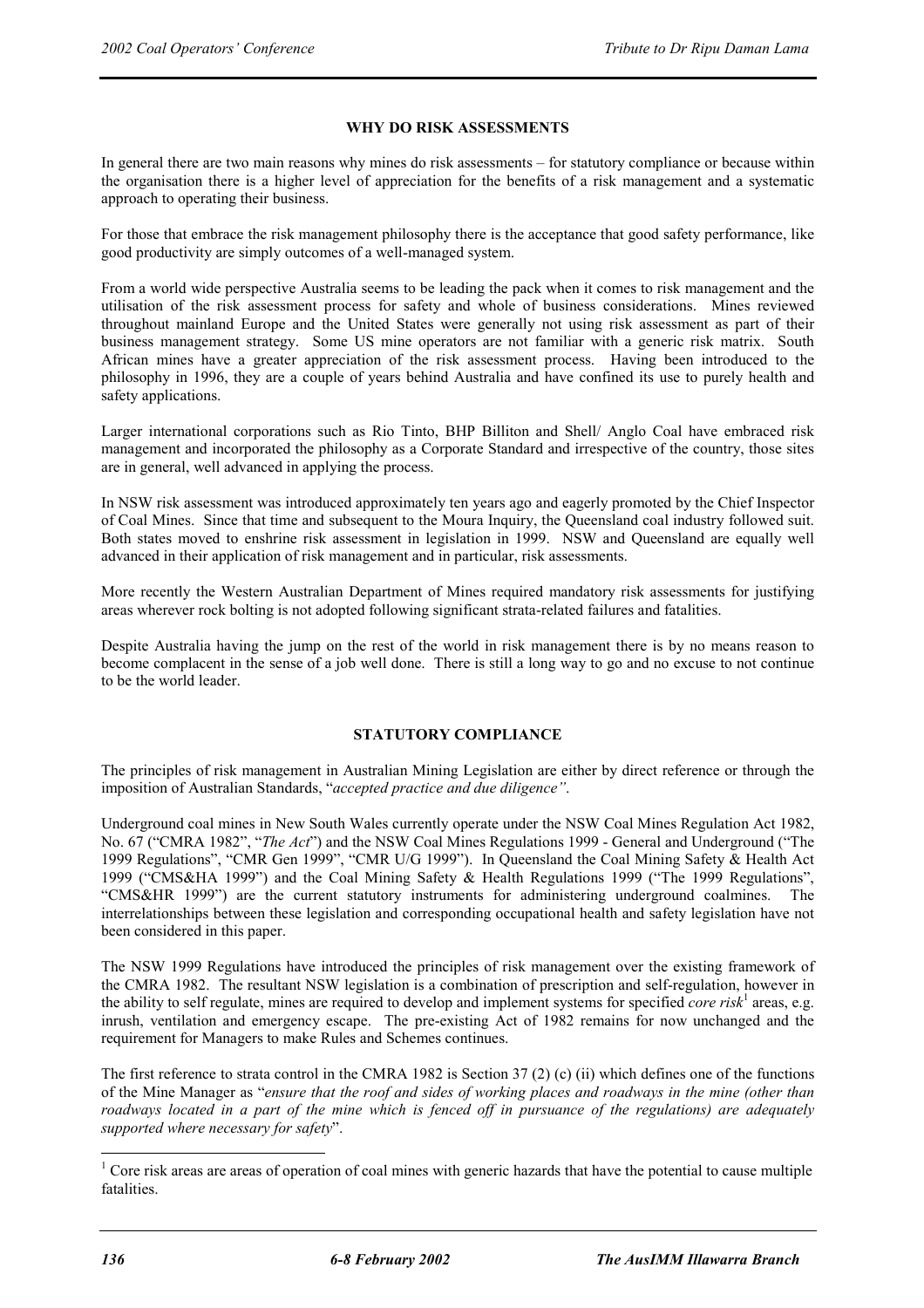Later in the Act Section 102 requires the Mine Manager as to make support rules, while Section 105 requires that those rules are provided to the District Inspector for Confirmation.

In the NSW Underground Regulations, Division 9 sets out in detail the Support Rules. Clause 48 prescribes in detail the process of developing, implementing and monitoring *Support Rules* and specifically includes the following matters:

- *estimate the types of geological conditions likely to be encountered in roadway development*
- *assessment of the stability of roadways to be developed in geological conditions likely to be encountered*
- *development of support measures that will provide roadway stability in geological conditions likely to be encountered*
- *preparation of support plans that explain in full detail the means of roadway support required to be installed and prepared in a manner such that they may be readily understood by those required to install roadway support*
- *provision of safe, effective and systematic work methods for the installation, and subsequent removal where required, of roadway support (including support in connection with the carrying out of roof brushing operations)*
- *provision of adequate equipment and resources to effectively install or remove roadway support*
- *monitoring of the stability of roadways after formation and support installation*
- *training of employees, including; support design principles, support plan interpretation, placement and removal, understanding the need for and importance of the various support systems, recognition of indicators of change that may affect roadway stability*
- *recording of geological features that may affect roadway stability*
- *recording of roof failures that have the potential to cause injury to persons*
- *conducting of periodic compliance audits (not exceeding 12 months)*
- *reviewing of the application and effectiveness of the support rules at intervals not exceeding 12 months.*

In a further requirement of Division 7 – Working Dimensions and Breakaway Rules of the underground Regulations the Manager must make Breakaway Rules "*for fixing the maximum width of intersections, the manner of commencement of drivage of roadways, showing the sequence of forming the intersections and the manner of support"*.

In Section 37 (2) (h) "*the manager must ensure he is in possession of all available information relevant to the behaviour of strata surrounding the mine and its relationship to the safe working of the mine and all available information regarding disused excavations or workings in the vicinity of the mine"*

In relation to the stability of workings, Clause 38 of NSW Underground Regulations and Section 139 of the Act prescribe the minimum permitted pillar sizes and location and size of barriers respectively.

Although the NSW legislation can be considered largely prescriptive in nature, In Clause 6 of the general Regulations, owners are required to assess risks to health or safety regularly and ensure that identified risks are dealt with in the following order of priority:

- *(a) eliminate the risk,*
- *(b) control the risk at its source,*
- *(c) minimise the risk by means that include the design of safe work systems,*
- (d) *in so far as the risk remains, provide for the use of personal protective equipment, having regard to what is reasonable, practicable and feasible, and to good practice and the exercise of due diligence*."

Clause 6 locks the owner/ manager into adopting a risk-based assessment of operations in general (including strata control). Indeed many NSW operators have already adopted a risk management approach to strata control and routinely conduct risk assessments for new panel layouts as part of Section 138 Applications. Alternatively a risk assessment may be required by an inspector on submission of Support Rules in accordance with Section 105 of the Act for confirmation.

Many mines have developed support rules in the formof a strata control management system and incorporated matters in addition to the prescribed matters of the Regulations. Furthermore compliance with Section 4.2.2 of AS 4804 - Australian Standard for Risk Management Systems requires that hazard identification is adopted in the development of safety management systems. Accepted processes are described in AS4360 and MDG1010.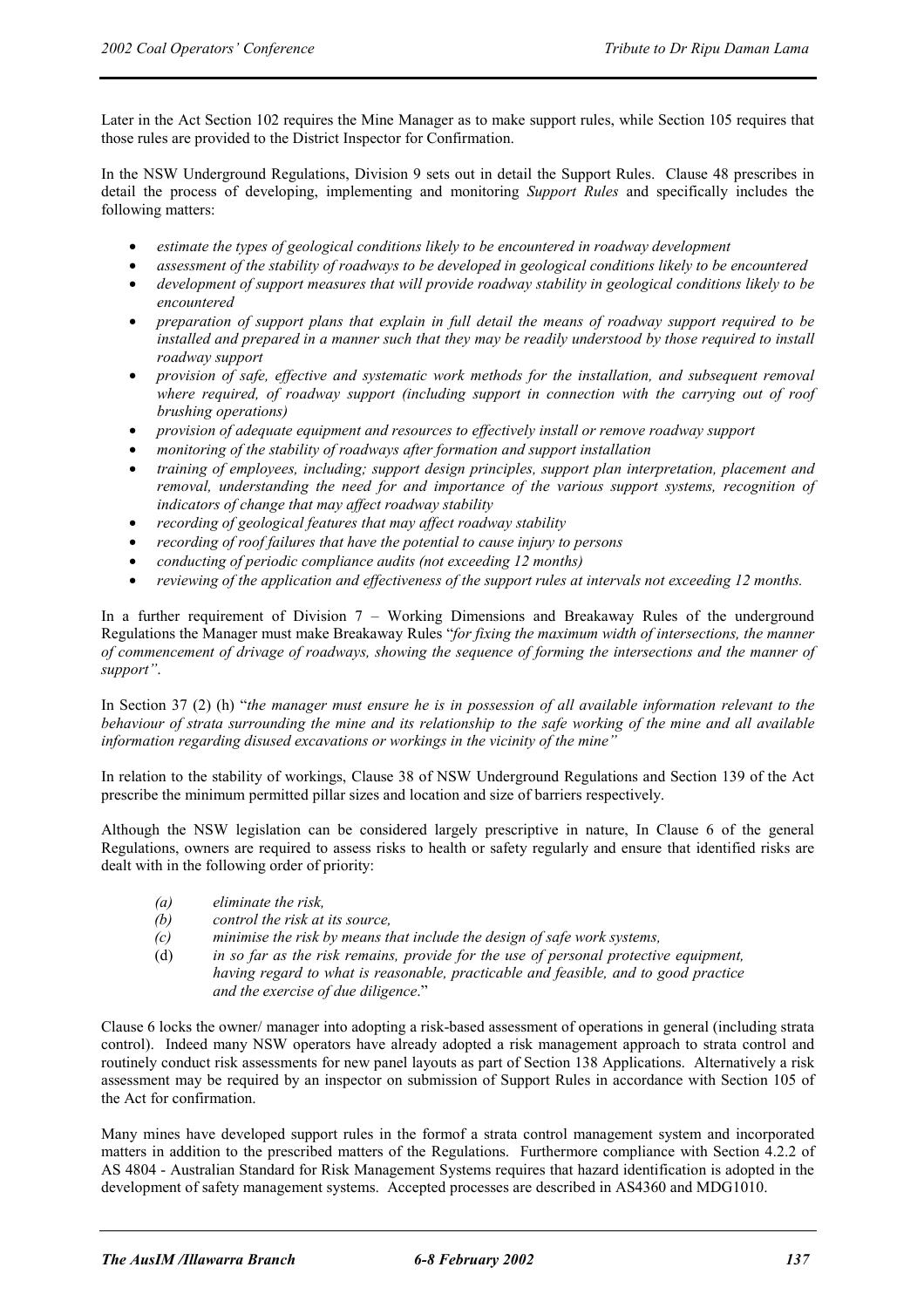In a similar manner Section 30 of the Queensland Act requires a risk management approach be adopted according to the following criteria:

- *identify*
- *analyse*
- *assess risk*
- *avoid or remove unacceptable risk*
- *monitor levels of risk and the adverse consequences of retained residual risk*
- *investigate and analyse the causes of serious accidents and high potential incidents with a view to preventing their recurrence*
- *review the effectiveness of risk control measures, and take*
- *appropriate corrective and preventive action*
- *mitigate the potential adverse effects arising from residual risk*

In general there are more direct references to adopt risk assessments in the Queensland Coal Mining 1999 legislation than the corresponding NSW legislation. The Act identifies strata control as a principal hazard, requiring a hazard management plan to be developed while Clause 63 of the CMS&HA 1999 requires principal hazard management plans to "*identify, analyse and assess risk associated with principal hazards"*. Irrespective of this Section 4.2.2 of AS4804 requires that hazard identification is undertaken for the development of safety management systems in general.

Section 29 of the Queensland CMS&HA 1999 places the responsibility of reducing the risk to persons from coal mining operations to an **"***acceptable level*" or within "*acceptable limits"* and "*as low as reasonably achievable"*. This is similar to Clause 6 of the NSW General Regulations, requiring "*reasonable, practicable and feasible, and to good practice and the exercise of due diligence"* from operators*.*

Clause 317 of the Regulations specifically requires that a risk assessment must be carried out for second workings including consideration of the following matters:

- *any surface features, artificial structures and water reserves that may create a hazard if disturbed by the workings*
- *any other workings located in close proximity above, below or adjacent to the proposed second workings, whether in the same or an adjacent mine*
- *known geology affecting the intended workings*
- *anticipated gas make*
- *pillar stability*
- *proposed method and sequence of coal extraction*
- *proposed methods for the following*
- *strata control and support*

Clause 318 required that the system of extraction be "*based on"* the risk assessment identified in Clause 317 and Clause 320 requires a further risk assessment for subsequent changes to an extraction system.

Clause 323 (2) requires the underground mine manager to ensure suitable strata support methods are designed and implemented for the working place. Unlike the NSW legislation the Queensland legislation refrains from defining the process of design, implementation and monitoring of support systems.

In relation to the design and layout of panels and pillars, Section 138 CMRA 1982 requires that mines obtain Ministerial approval for mining by methods other than bord and pillar (Pillar extraction, longwall or mini wall mining, auger mining, punch mining, single entries). The NSW Department of Mineral Resources has published guidance material for gaining a Section 138 Approval (MDG 1001 and MDG 1005 for extraction systems and draft guide lines MDG 1011 for single entry drives). Reference to the assessment of risk is made in the guidance material (and draft guidance material) and a Section 138 Approval is usually contingent upon a risk assessment and a geotechnical assessment having been done as a minimum.

Clause 321 of the Queensland Regulations simply requires that mines ensure the stability of mine workings in relation to pillar strength and stability and strata support requirements, while Clause 320 makes reference to dangerous mine subsidence.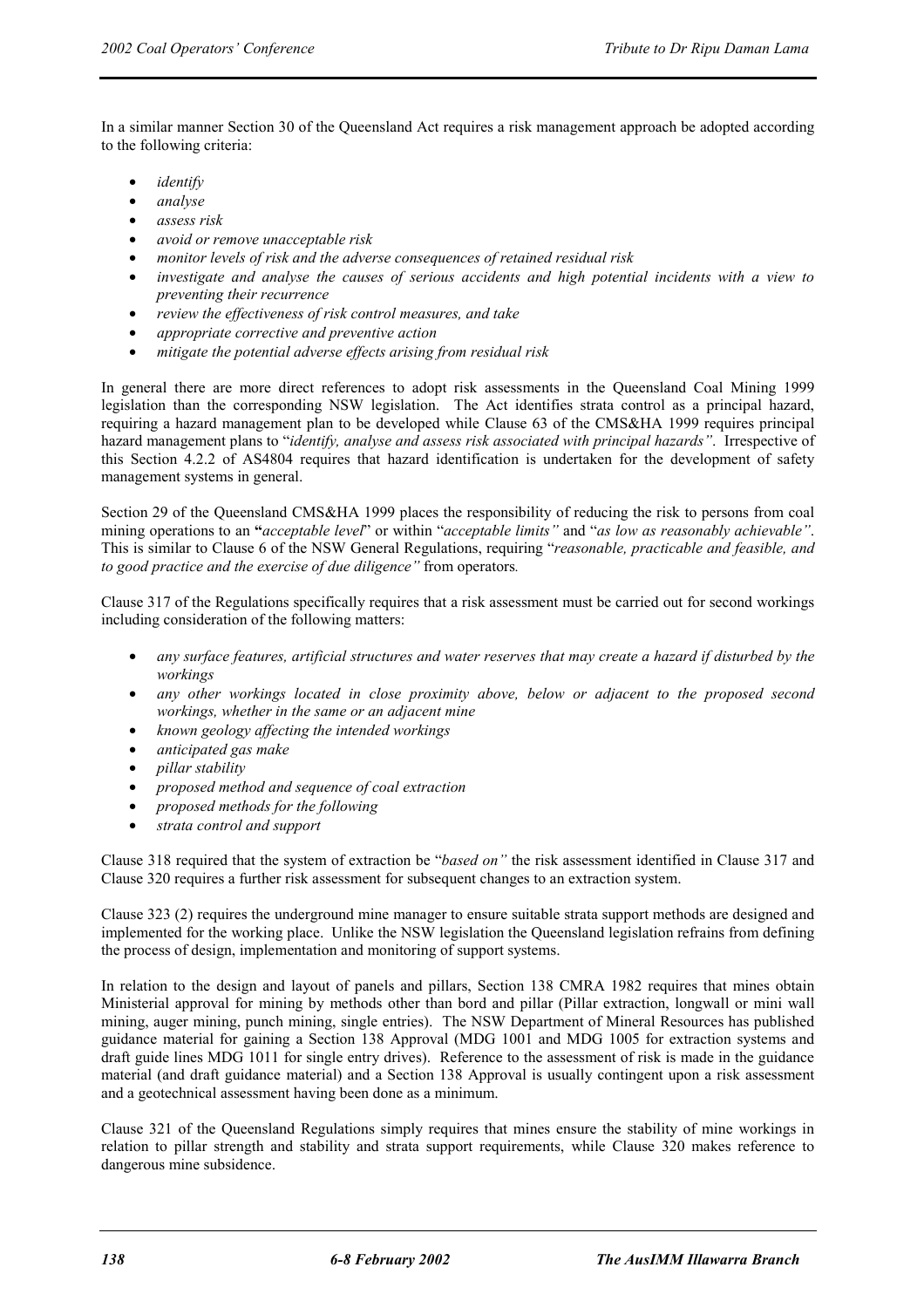It is apparent that whilst the legislation pushes mines to adopt a risk management approach to strata control, a level of prescription has been retained as a safety net to maintain effective regulation.

#### **OTHER REASONS**

Despite the statutory requirements of the legislation, there are many other good reasons for conducting risk assessments.

Risk assessments consider broader issues to a greater level of detail commensurate with the level of risk. Time is not wasted addressing irrelevant matters and important issues are not skipped over to simply comply with legislation.

It is not possible to prescribe in legislation and associated codes, standards and guidelines all the permutations to cover all mines, their systems and mining conditions, let alone the other idiosyncrasies of each mine that are relevant at the particular time. Risk assessment is a situational analysis whereby the subject can be assessed in the context of its environment. Prescription does not incorporate the site specific knowledge and issues.

Risk assessment can be scoped broadly or focused to suite the need. Site personnel utilise the experience and expertise to develop appropriate controls.

Risk assessments provide a forum in which to:

- identify information gaps. When undertaken in the early stages of design, it has the ability to identify whether more data or research is required in order to make properly informed decisions
- determine if design assumptions are relevant and appropriate for the application
- assess the impact on associated and related systems
- allow balanced assessment and prioritisation of multiple and diverse risks. Bland compliance with prescription limits the opportunity to manage the total system
- provides opportunity to capture the full range of hazards relevant to the particular situation in terms of business interruption, material damage and reputation - not only safety
- flush out implementation issues

The process of identifying and quantifying and prioritising risk directs focus on the important issues so the mine does not waste time pursuing pet topics or matters that prescription might otherwise set priority upon without it being relevant at the particular mine. For example, outburst may not be of relevance at some mines but may be of critical importance at others.

There are many examples of the limitations of prescription through Regulation and guidelines. One such example in NSW is the failure of the Wardell guidelines to address all relevant matters in panel and pillar design. Mining layouts designed in accordance with the specified guidelines did not take into account the behaviour of pillars with claystone in the surrounding strata and resultant mine subsidence exceeded the design amount.

Where specific design guidelines are provided, there is a real danger that they can be misinterpreted or applied incorrectly to geological/ mining conditions for which they were not intended. In some instances compliance with specified guidelines has been interpreted as having followed a satisfactory design process. Prescription can perpetuate an attitude where compliance is taken as sufficient without any further investigation. A full risk assessment however, scoped to incorporate safety, business interruption, material damage and reputation will lead operators to applying a level of rigour commensurate with acceptable risk exposure and utilise appropriate design principles including proper engineering practice.

# **WHAT IS A RISK ASSESSMENT**

Risk assessment is a structured situational analysis of a particular interaction between equipment/ people/ environment to identify, quantify and prioritise risk against a predetermined standard and identify appropriate means of control.

There is no such thing as a "one size fits all" or a superior risk assessment technique. The Safety Systems Society Handbook (1993) covers over seventy risk assessment techniques while the NSW Department of Mineral Resources (DMR) publication MDG 1010 (DMR, 1997) provides examples of the most common techniques for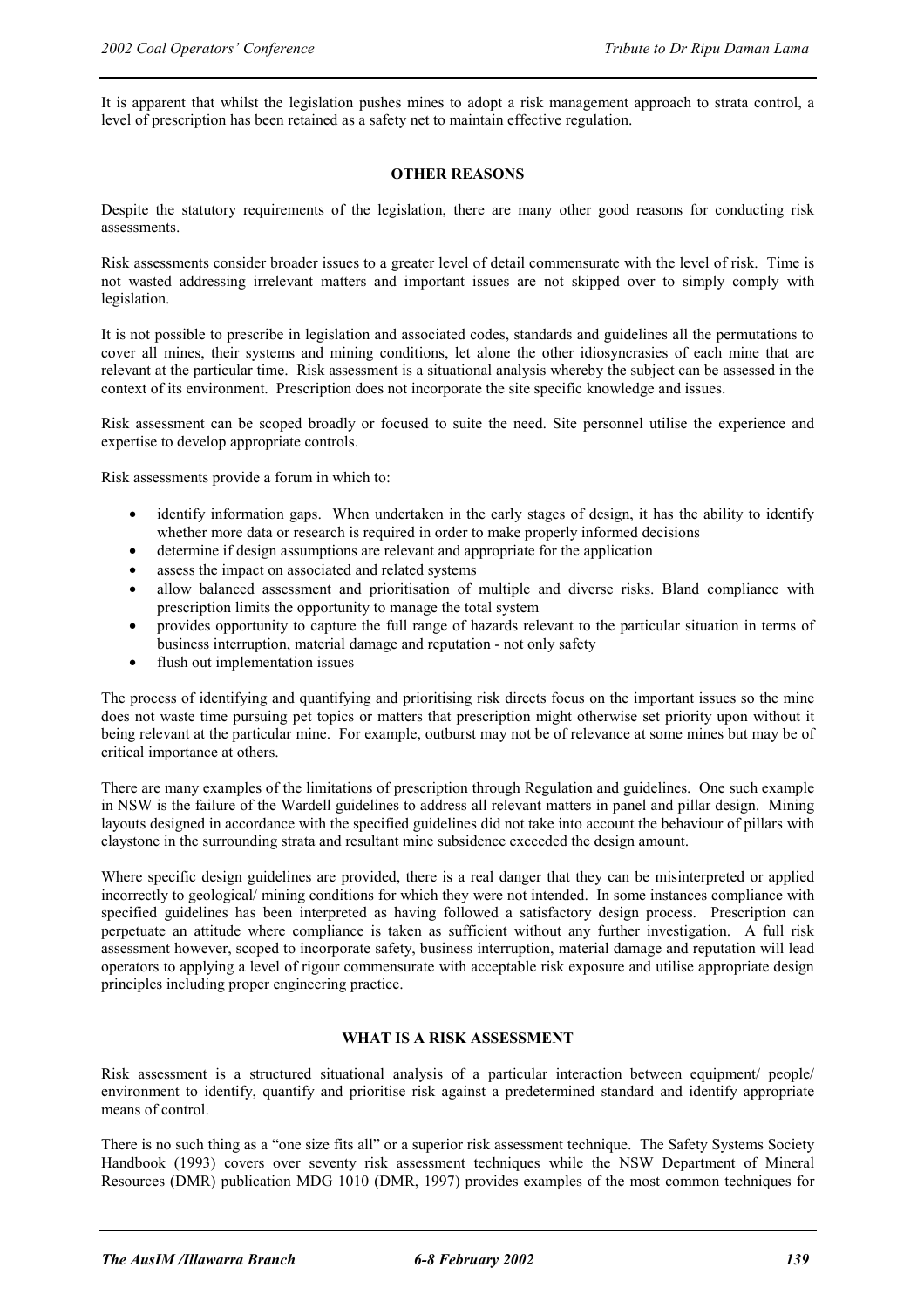the mining industry. Each has its own strengths and limitations. The question is which technique is most useful in assessing strata control.

# **RISK ASSESSMENT TECHNIQUES**

This section briefly touches on some of the risk assessment techniques and their applicability to strata control in underground coal mines.

The Workplace Risk Assessment and Control (WRAC) technique is commonly used throughout the industry for identifying potential operational production and maintenance loss. It is the technique most commonly used. WRAC has the capacity to focus on a variety of aspects including, support type, installation method, inspection regimes and other activities. It can be applied in areas of the mine or at particular times of activity.

WRAC is most effective when it is scoped with appropriate detail, including clear objectives and the boundaries of the system have been defined. Long and short term stability can also be assessed if known, depending on the mining process used.

Fault Tree Analysis (FTA) is used when it is necessary to show the logical structure of major undesired events by graphical means. The outcome is highly visual for ease of understanding failure mechanisms. Fault Tree Analysis may be extended to include a quantitative analysis, whereby probabilities of separate events are analysed to give an overall probability of a particular major loss event. Data is often not available nor this level of analysis necessary for mining applications. FTA can be very time consuming and produce few benefits beyond WRAC.

Both WRAC and FTA techniques however are good for identifying multiple failures. For example strata failure due to one or all of the following would be identified:

- Incorrect type of support used for conditions
- Incorrect assessment of environmental conditions
- Failure or inadequacy of inspections
- Incorrect installation
- Support equipment failure
- Insufficient skills/ competencies

Human behaviour or error and equipment component failure studies need to be closely scoped so they do not become unwieldy. Behavioural risk assessments can be difficult as they are dependent upon development of templates for perfect behaviour. This is particularly difficult if multiple tasks are involved. They also assume that the system, environment and machines are perfect, when in fact this is often not the case.

When dealing with machinery used for the installation of supports or working within a defined support regime the Machinery Hazard Identification method may be appropriate.

Failure Mode and Effect Analysis (FMEA) is appropriate for focusing on hardware failures, and quantifying risk if probability of failure can be defined. This technique is good for analysing equipment designs and modifications and pre-commissioning assessment, for example development of a mobile bolter.

In general, qualitative risk assessments are adequate for most circumstances in the mining industry and quantitative risk assessment may not even be possible because of an absence of reliable data.

An example of the commonly used WRAC (qualitative) risk assessment technique follows.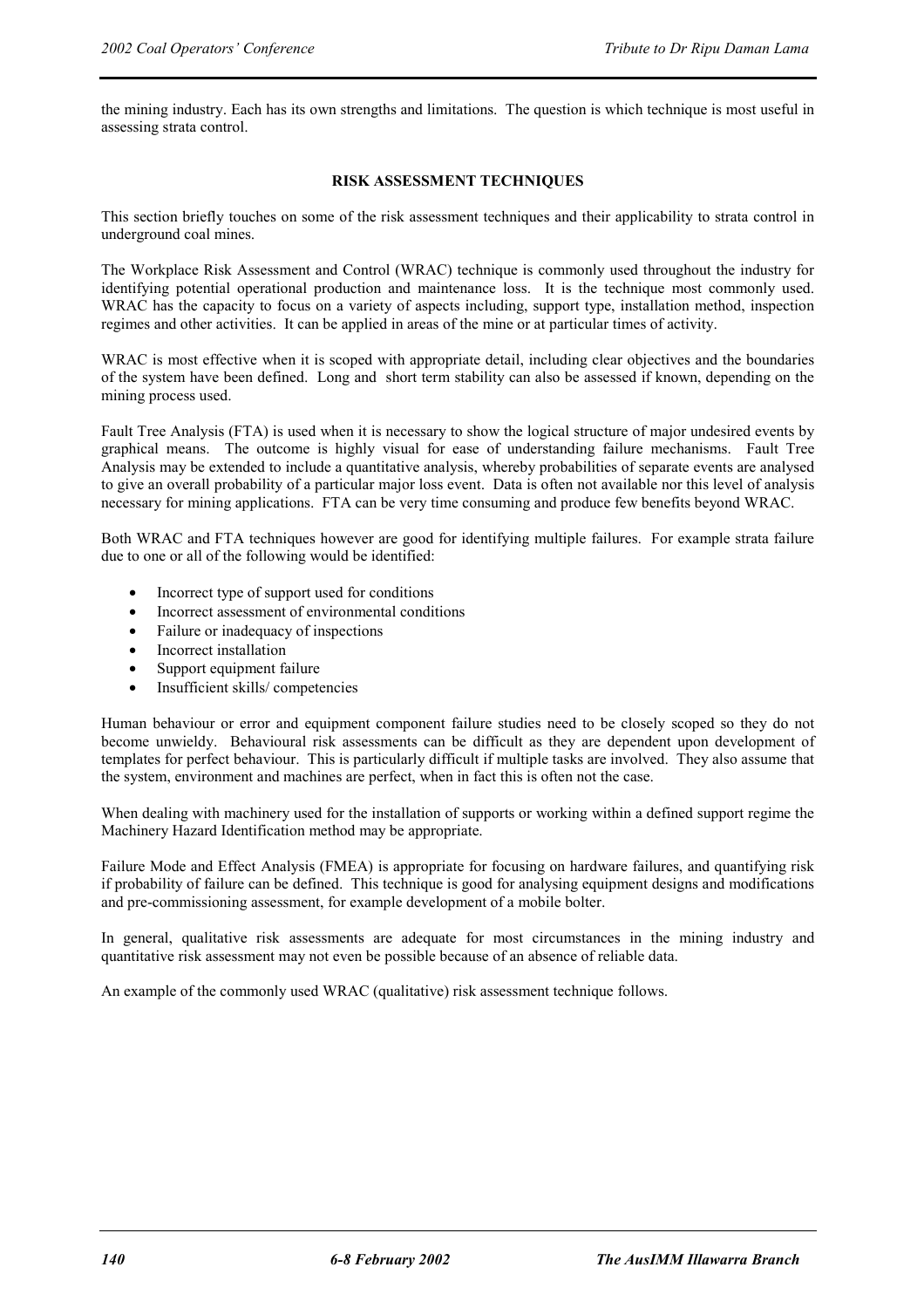Examples of qualitative descriptors for consequence are provided below in Table 1.

| Rating              | Injury                     |
|---------------------|----------------------------|
| $1 -$ Catastrophic  | <b>Multiple Fatalities</b> |
| $2 -$ Major         | Fatality                   |
| 3 – Moderate        | Serious Bodily Injury      |
| $4 -$ Minor         | Lost Time Injury           |
| $5$ – Insignificant | First Aid                  |

A holistic view of mining activity in the context of the business can be taken by including additional consequence descriptors such as business interruption, material damage, environmental impact and reputation. Many Australian mines now include these considerations in risk assessments, having recognised the benefit of taking a holistic view of the mine as a business. In practice the most severe risk, in terms of safety, business interruption, material damage, environmental impact or reputation, is adopted.

This approach recognises that safety, like productivity and profitability are simply outcomes of a well-managed system.

In determining the consequence, both instantaneous and cumulative loss should be considered. Subsidence, like health related considerations should be considered from an exposure and repeat activity viewpoint to capture long term consequences.

Examples of qualitative descriptors for likelihood which are self explanatory are provided below in Table 2. They usually result in some conjecture and it is often necessary to remind risk assessment teams to risk rank in absence of soft barriers.

| A - Certain | <b>B</b> - Probable | C - Possible | D - Remote        | E - Improbable            |
|-------------|---------------------|--------------|-------------------|---------------------------|
| Will occur  | Likely to occur     | Could occur  | Unlikely to occur | Practically<br>impossible |

#### **Table 2 – Qualitative Likelihood Descriptors**

Risk is determined by considering the consequence and likelihood in relation to a matrix such as that shown below in Table 3.

#### **Table 3. Risk Matrix**

|                   | $A -$ Certain | $B - Probable$   | C.-Possible | $D -$ Remote         | E - Improbable |
|-------------------|---------------|------------------|-------------|----------------------|----------------|
| 1 – Catastrophic  | (E)           | 3(E)             | 5(H)        | 7(H)                 | 11(S)          |
| $2 - Major$       | 2(E)          | 4(E)             | 8(H)        | 12(S)                | 16(M)          |
| 3 – Moderate      | 6(H)          | 9(H)             | 13(S)       | $17 \, (\mathrm{M})$ | 20(L)          |
| $4 -$ Minor       | 10(S)         | 14(S)            | 18(M)       | 21(L)                | 23(L)          |
| 5 – Insignificant | 15(S)         | $19 \text{ (M)}$ | 22(L)       | 24(L)                | 25(L)          |

The matrix shown in Table 3 is a  $5 \times 5$  safety risk matrix. The number in each of the coloured cells indicates the risk index for particular consequences and likelihood. One (1) is the most severe risk raking and twenty-five (25) the least severe. Other risk matrices are available. Some don't distinguish between single and multiple fatalities and others are presented as 3 x 3 matrices. Most mining operations have found a risk assessment technique they feel comfortable with, and have developed their own qualitative risk matrices based on AS/NZS4360 and MDG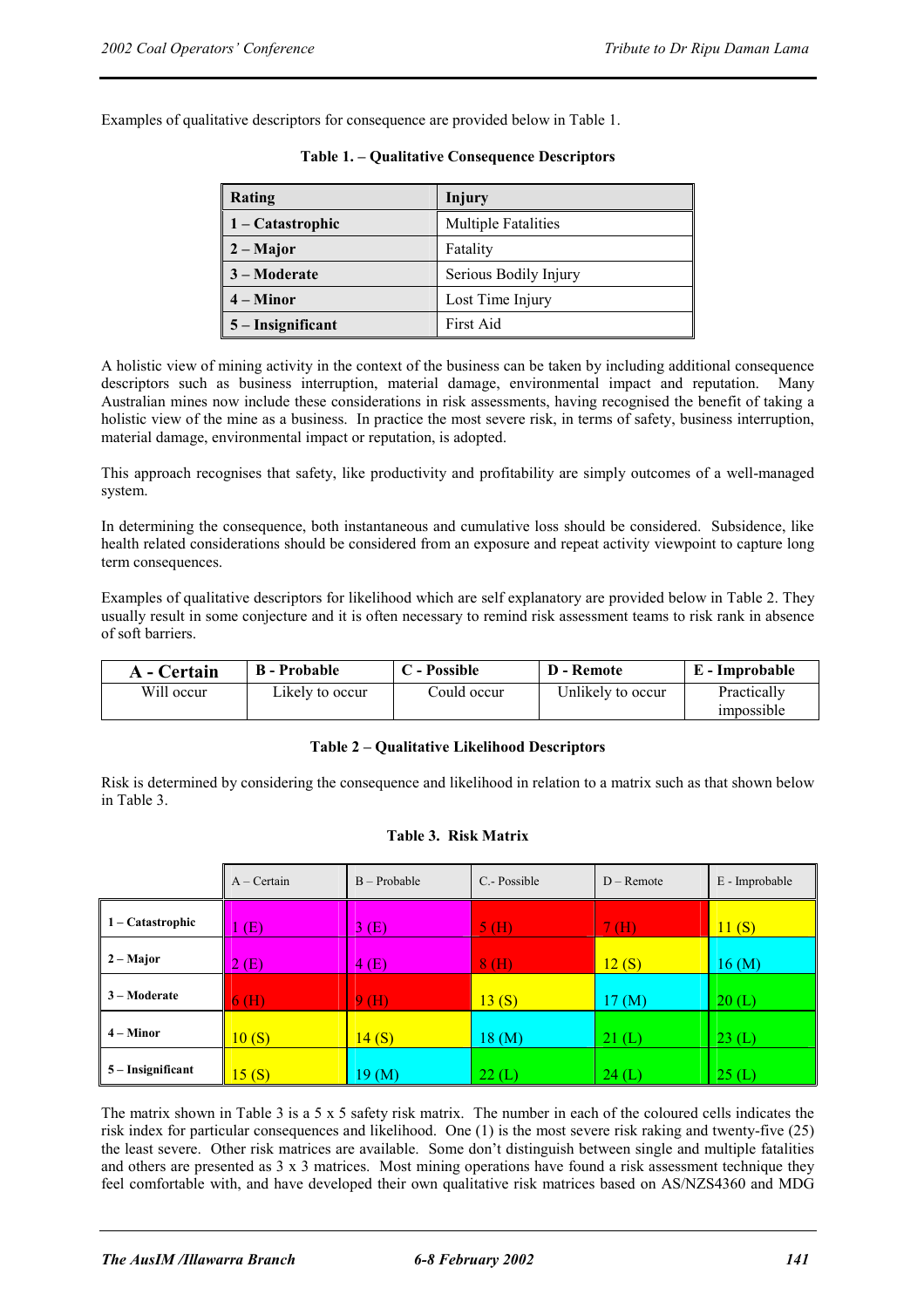1010. It is worthwhile noting that it is impossible to achieve a risk rank lower than 1 E (11) for catastrophic consequence unless the hazard is eliminated completely.

The most important task in risk assessment is to rate the likelihood and consequences, calculate the risk rank of all related events that could result in loss and arrange those in order of priority to gain an understanding of the most important areas.

Items can take the form of an activity, an object, a condition or a combination of these. People must clearly describe what it is being ranked under the chosen heading in the table e.g. hazard or loss scenario, and be consistent in the language used as this will help for later sorting.

While the risk assessment method chosen is important for capturing hazards and reflecting their seriousness, it is the outcomes of the risk assessment that is most important. People should not take the risk rank as definitive nor waste time haggling over the risk rank. Risk ranking it is not an exact quantification of risk but a means of prioritising actions and allocating resources to control hazards.

Exposure data can be added to the equation, but separate reference is usually not warranted, as it can be reflected in both likelihood and consequence ratings.

#### **RISK ASSESSMENT TEAMS**

Risk assessments can be done by an individual, however to maximise the breadth and depth of analysis, team work is best. Individual assessments are best reserved for less complex tasks such as local risk control process, job safety analysis (JSA) or hazard awareness. Group analysis is preferred for larger topics to take advantage of the collective knowledge, experience and technical expertise of a group to provide a more comprehensive coverage of the topic.

The benefit of utilising groups to assess risk include:

- A cross section of people who are involved with planning, implementing, operating, monitoring and reviewing the process are included, leading to more comprehensive coverage from all aspects or perspectives, highlighting issues of which management or technical experts may not be aware.
- Technical people become aware of implementation and operational issues they might not otherwise have considered in the design.
- Solutions will be practical for those required to implement them providing at least a chance they will be implemented as designed.
- Management can qualify the economic and operational feasibility of suggested solutions.
- Suggested controls are likely to consider all competency, skills and literacy.

Risk assessments are usually not the forum for assessing geotechnical engineering design unless the participants are technically qualified. Rather most risk assessments are used to check whether the correct design parameters have been used for the proposed design and to consider implementation of the design in the mine environment.

#### **HMS OBSERVATIONS**

Despite the lack of direct reference by legislation requiring risk assessment for each type of system, mines have adopted risk assessments as their preferred vehicle for incorporating consultation in developing and reviewing safety management systems. In NSW strata is usually dealt with during the broad-brush risk assessment. The depth to which sites drill down is dependent on the individual site.

Furthermore an increasing number of mines are taking the opportunity to consider business interruption, material damage, environmental impact and reputation in addition to health and safety. Some have taken the process to the next level to identify and evaluate up-side opportunities to determine appropriate improvement strategies.

Some mines do risk assessments for the sake of compliance and are inclined to allocate tight and often unrealistic timeframes, grab personnel on rehabilitation to make-up numbers, exclude union participation and use strong management direction to speed the process along. It is important to let the process unravel, identify the hazards and potential loss, prioritise risk and specify controls and not lose sight of the objective of the exercise.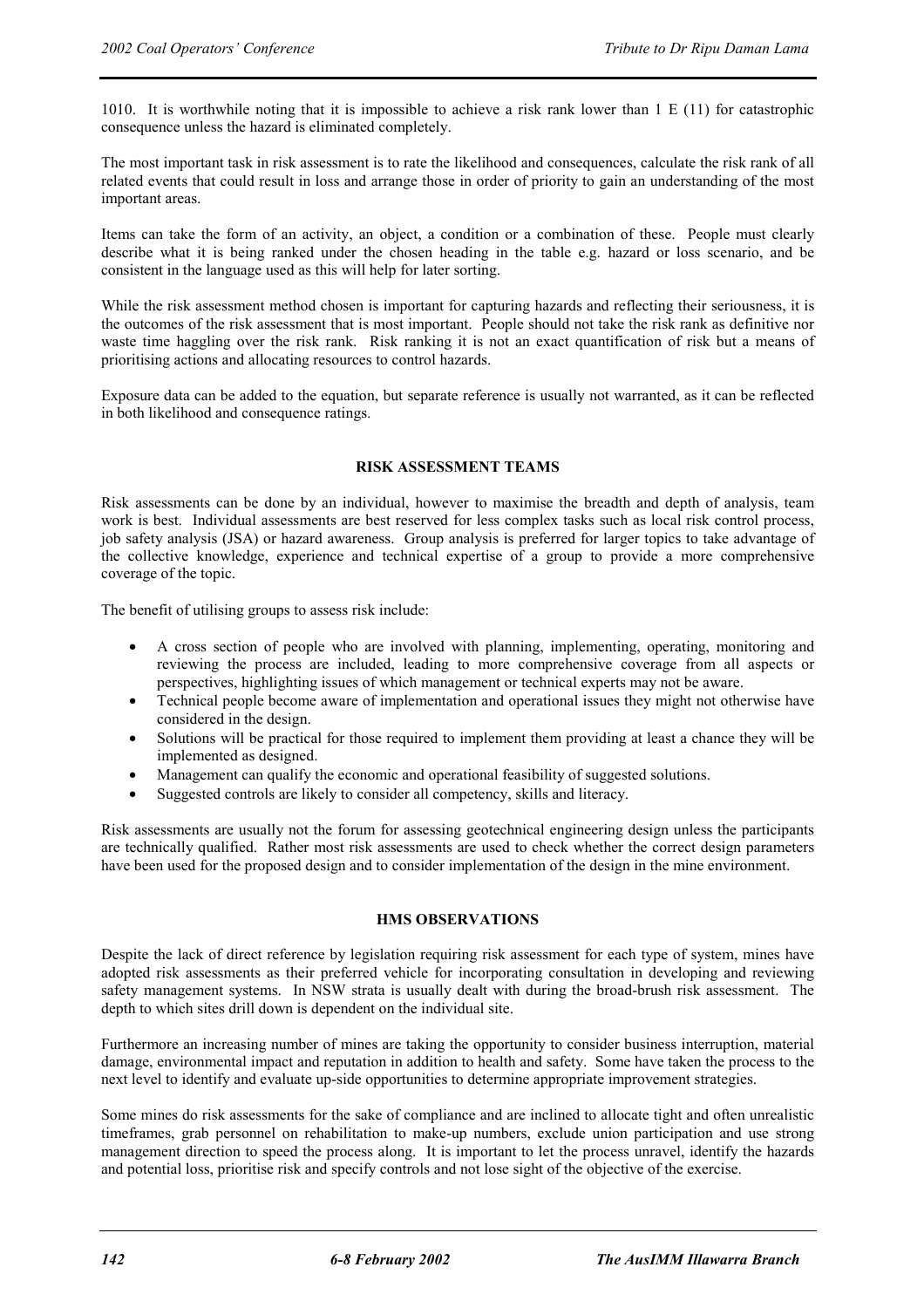Risk assessments are often disrupted by people with operational responsibilities attending to mine needs, particularly at shift change. Some operations hold risk assessments off site or at times when other operational personnel are available to avoid disruptions.

Risk assessment applications vary from the very simple to complex. Whilst strata issues may be dealt with at some sites during wide broad brush risk assessments, other more detailed or very specific assessments deal with particular mining systems or equipment. In some cases the assessment will consider a detailed design, including the final draft of a geotechnical design, whilst others may take advantage of the risk assessment group to review and identify hazards and controls on a range of panel design options. Unless the risk assessment team is comprised of a team of expert personnel a risk assessment is not usually the appropriate forum to critique the geotechnical design. However it is appropriate to identify how design assumptions can be compromised and to identify additional or changed factors the geotechnical design may have neglected to address, e.g. wide roadways are required to operate large mining machines.

It is also important to establish that the risk assessment team understand the process before commencement. There is often need for a quick training session before commencement, although pre-assessment training is becoming less common.

The site acceptance of the risk assessment process is variable. Some sites embrace the process as a valuable tool that affords the opportunity to have a real impact on safety and business performance. Other sites see the system as a matter of process or a waste of time and participate to fulfil some statutory criteria and take a passing interest in the overall process. Generally the more familiarity the site with the process the more benefit is derived and the more efficient it becomes.

There is a wide variation of risk tolerance across the industry. Risks that are acceptable to some mines are not to others. Risk tolerance at particular sites can influence the outcome of the risk assessment and hence prevent hazards being identified or appropriate controls being adopted.

Risk tolerance levels can develop in the culture as perceptions, built by a history of what has worked in the past, and accepted practice accumulate in the collective memory of the organisation. Current operational constraints or perception that risks are necessary in the interest of preserving jobs or cutting costs also have an effect. It could also be simply a lack of risk management philosophy by management. An added danger is that if the facilitator is not aware of a high level of risk tolerance the risk assessment teams could down rate risk or gloss-over important hazards. Furthermore if the facilitator is a part of the same risk-tolerant culture the risk team may never be challenged and high or extreme risks go unassessed. Closed-shop organisations may not be aware of the folly of the things they do before it is too late.

It is important that all people in the risk assessment team reach consensus as the assessment proceeds. Repeated interjection by overzealous people, with pre-set agendas or pre-determined outcomes can, if not controlled, result in short cutting the process or extent of analysis. It is important that the facilitator ensures that all team members get equal say before reaching consensus.

For tightly constrained risk assessments it is imperative that the scope reflects the timeframe of the assessment and that all assumptions and limitations are properly defined, understood and carefully recorded. This helps to circumvent the problem of people becoming sidetracked by incidental issues.

Most clients prefer to conclude the group session before finalising the action plan. For small risk assessments this may not be a problem because the senior person in the team can ensure the actions are followed through. Similarly for complex risk assessments it would be grossly inefficient to occupy the time of personnel allocating tasks for hundreds of actions. Diligence however is required in follow-up to ensure actions are assigned to appropriate personnel and that those actions are actually completed.

HMS conducted a review of a number of risk assessments covering the following strata-related topics:

- Pillar extraction Wongawilli, Pillar stripping, breaker line supports
- Longwall extraction
- Cut/ flit mining
- Massive strata
- Section 138 application
- Mobile bolters
- Longwall mining through disused shaft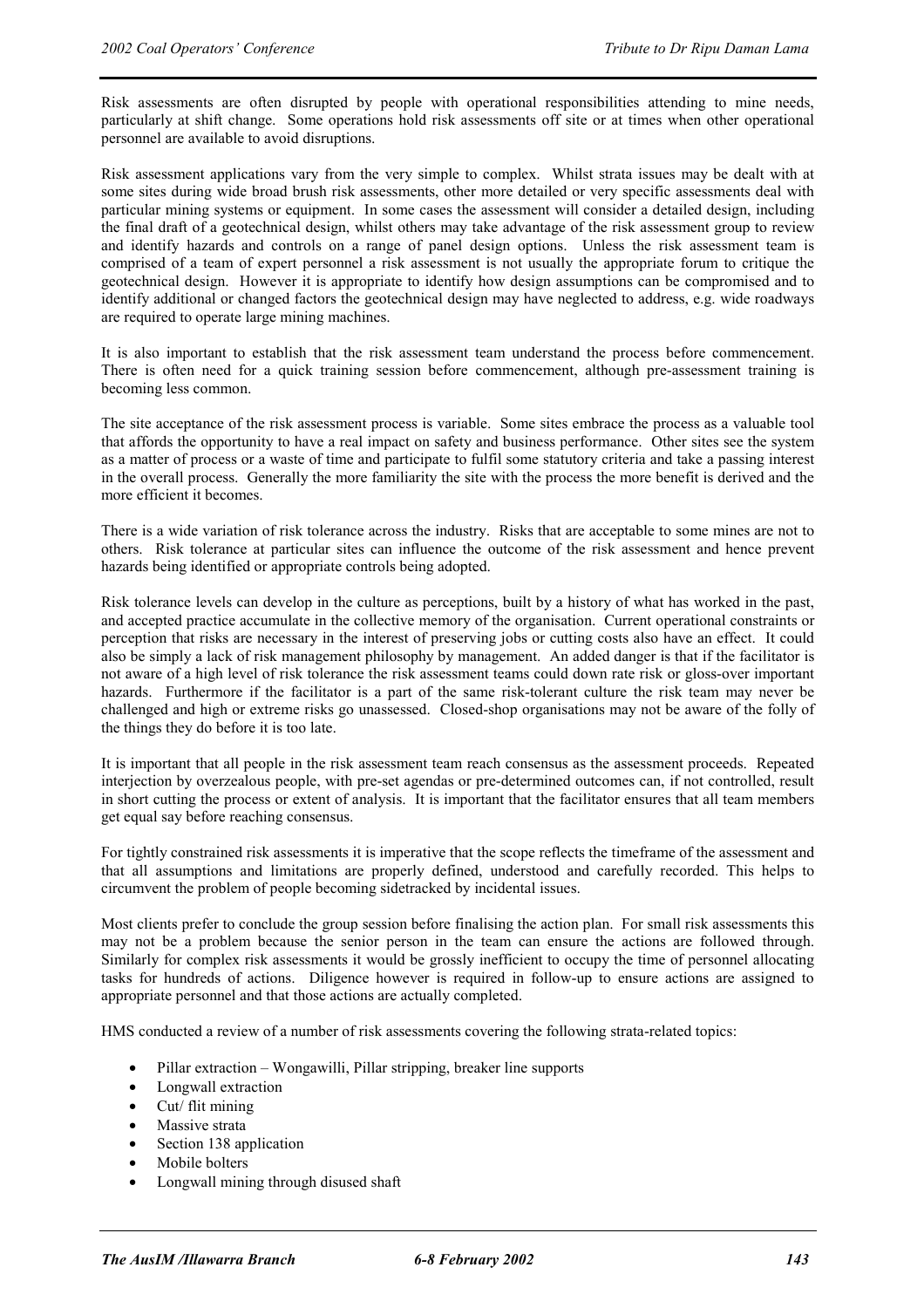- Drift excavation
- In close proximity to overlying workings
- Thin seam operations

# **TYPES OF STRATA HAZARDS**

The review identified the following distribution by energy type is shown in Table 4

#### **Table 4 Risk Data by Energy Type**

| Energy Type   | Proportion |
|---------------|------------|
| Gravitational | 82.4%      |
| Mechanical    | $7.2\%$    |
| Chemical      | $6.4\%$    |
| Thermal       | 2.4%       |
| Pressure      | $1.6\%$    |

Whilst the vast majority of hazards are concerned with falling roof material a significant number of hazards relate to the operation of equipment associated with roof control or a mining system being assessed for strata hazards.

Some examples although not exhaustive, of the types of hazards identified by the strata-related risk assessment review are:

- rib failure
- operator position under unsupported roof
- recover C/M from unsupported roof areas
- ventilation disruption by choked goaf
- windblast and gas emissions from goaf
- undetected change in strata conditions, adverse geological conditions
- roof failure in work areas adjacent to goaf
- fall of roof between supports
- BLS over-ridden by goaf fall
- Person crushed by BLS or continuous miner
- failure of supported ground, bed separation, anchor failure, poor installation or setting
- shape  $\&$  size of pillars or roadways, roadway alignment
- pillar failure or collapse punching, weak interfaces, width to height, grade
- load transfer, abutment stress, periodic weighting, face slabbing
- orientation to structures, joint sets, cleat
- support setting or installation hazards

The diversity of the above list demonstrates the ability of the risk assessment process to flush out a broad array of hazards. More importantly the list demonstrates how comprehensive a prescribed list of considerations might be required in order to identify specific hazards for all mines.

Considering the examples listed above it is apparent that no level of prescription would identify relevant hazards for each site. Two examples are set out below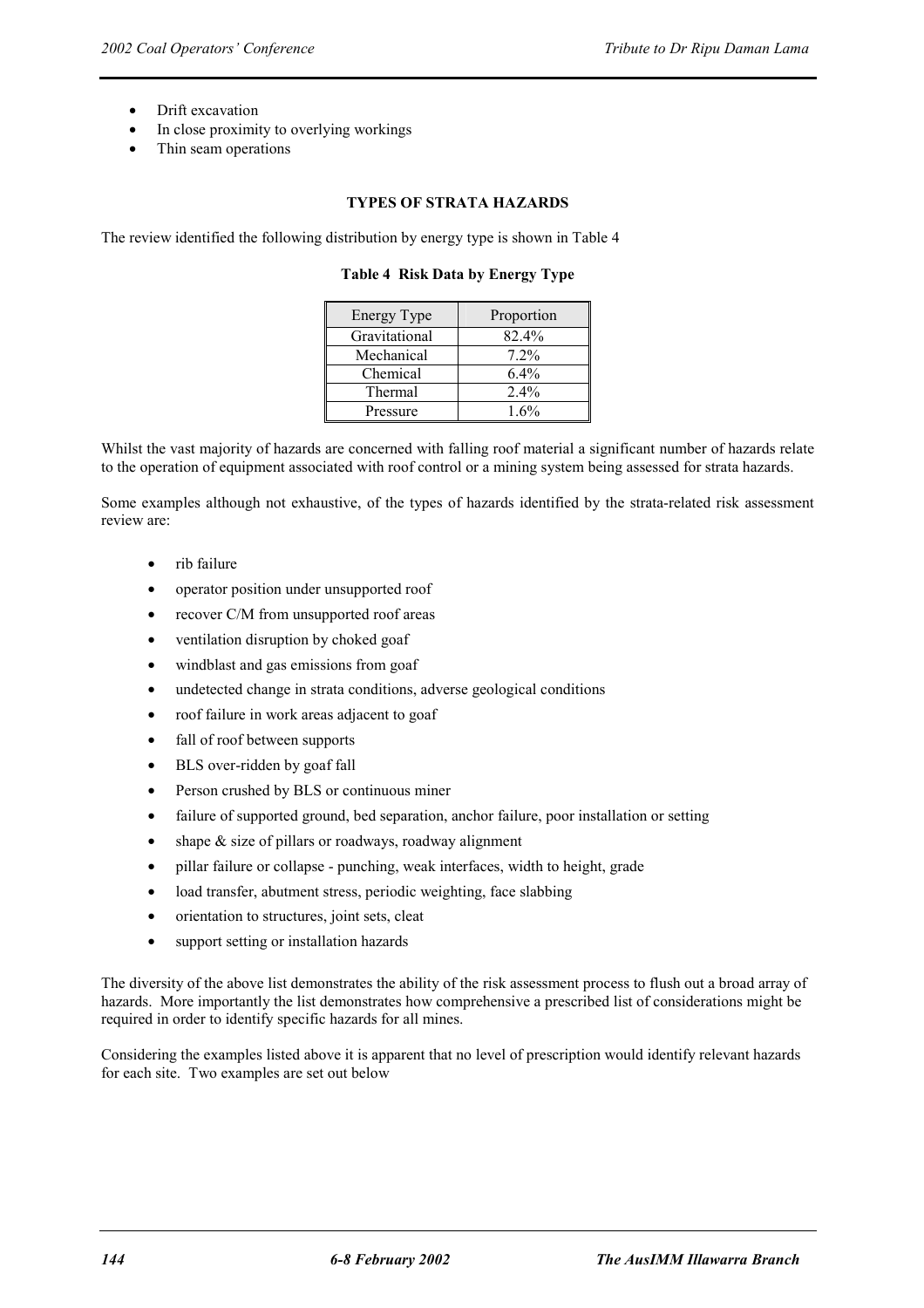# **Example 1.**

Consider the operation of a large remote control continuous miner in cut flit development under strong roof, with good bridging properties. Two hazards at this operation could have been ranked as follows:

| No | Area              | No. | <b>Activities/</b><br><b>Process</b> | No.   | <b>Hazard</b>                                                      | C | ы | R | <b>Existing</b><br><b>Controls</b>                                           | <b>Additional</b><br><b>Controls</b>                                                              |
|----|-------------------|-----|--------------------------------------|-------|--------------------------------------------------------------------|---|---|---|------------------------------------------------------------------------------|---------------------------------------------------------------------------------------------------|
|    | Strata<br>Control | 1.1 | Remote<br>control<br>cutting         | 1.1.2 | Crushed by<br>$RC C/M$ in<br>5.5 m wide<br>roadway                 |   | C | 4 | Safe Stand Areas<br>٠<br>defined<br>Operator<br>٠<br>competence              | Drive wider<br>roadways for safe<br>clearance<br>Redesign<br>support system for<br>wider roadway. |
|    | Strata<br>Control | 1.1 | Remote<br>control<br>cutting         | 1.1.1 | Failure of<br>supported<br>Roof in $6.5 \text{ m}$<br>wide roadway |   | D | π | <b>Support Rules</b><br>٠<br>Inspections<br>п<br>Operator<br>٠<br>competence | Design Support<br>System for the<br>place                                                         |

In Example 1 the risk assessment has identified that the risk of the remote control continuous miner crushing the operator is greater than that of being injured by a fall of supported roof. In mitigating risk, the risk assessment team must deal with risks in order of severity – highest to least. The team could have decided that an appropriate control to reduce the risk of crush injury from a continuous miner is to drive roadways wider to provide more clearance. To make this recommendation the team must make the fundamental assumption that an alternative roof support system can be designed for the wider roadway without increasing the risk to personnel by a fall of supported roof.

The benefit of using risk assessment processes to distil priorities from an array of hazards is demonstrated by this example. In the first instance the absolute necessity of protection personnel from falling roof material is the most basic of mining practice, hence the provision of support. Secondly the C/M operator has highlighted the possible danger ofworking in the vicinity of the RC C/M and offered a possible solution. If geologists and geotechnical engineers are present they have the opportunity to comment on the concept of driving wider roadways and to give an initial opinion as to whether effective redesign of support appears feasible. In addition, bolter operators can assess the proposal with a knowledge of the operational capabilities of the mobile bolter. Management can have input from the perspective of the impact on factors such as control of widths and cost of support. Fundamentally the process provides a balanced approach and detailed assessment on the solution of seemingly conflicting controls.

Having considered the proposal it is important to ensure the wording of the proposed control is consistent with the intent of the workshop. In this case all indications at the time of the workshop are that the concept is feasible, however the final width and support system design are as yet unresolved. Despite the column heading being changed from "Additional Controls" to "Potential Controls" the entry may be better stated as " Assess the feasibility of wider roadways to provide more clearance". The final decision will be based on a proper geotechnical assessment and if in NSW gaining an exemption from the Department of Mineral Resources from the relevant part of the Regulations.

It is important to clearly record the actual intent of the risk team in the *potential controls* to avoid confusion during implementation or reviews.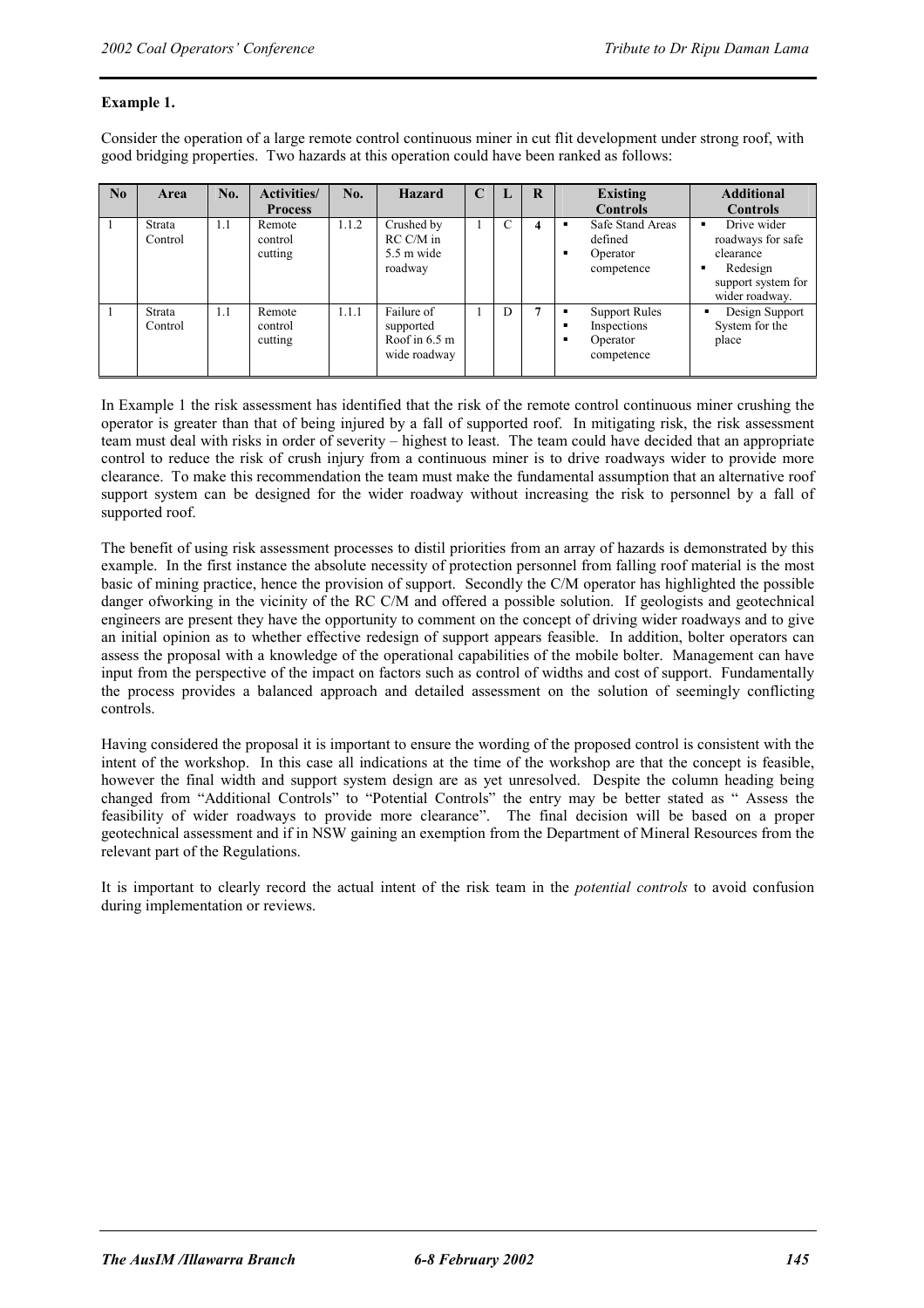# **Example 2.**

Reconsider an alternative situation where a remote control continuous miner is driving longwall gate roads in weak roof.

| No | Area              | No. | <b>Activities/</b>       | No.   | Hazard                                        | $\mathbf C$ | L | $\mathbf R$ | Existing                                                                                                               | <b>Potential</b>                                                                                |
|----|-------------------|-----|--------------------------|-------|-----------------------------------------------|-------------|---|-------------|------------------------------------------------------------------------------------------------------------------------|-------------------------------------------------------------------------------------------------|
|    |                   |     | <b>Process</b>           |       |                                               |             |   |             | <b>Controls</b>                                                                                                        | <b>Controls</b>                                                                                 |
|    | Strata<br>Control | 1.1 | Longwall<br>retreat      | 1.1.1 | Failure of 5.5<br>m wide<br>supported<br>Roof |             | C | 4           | Support System<br>designed for the<br>place<br><b>Support Rules</b><br>п<br>Inspections<br>Operator<br>п<br>competence | Reduce roadway<br>٠<br>width<br>Install<br>▪<br>secondary<br>support before<br>longwall retreat |
|    | Strata<br>Control | 1.1 | Gate road<br>development | 1.1.2 | Crushed by<br>$CM$ in 5.5 m<br>wide roadway   |             | D | 7           | Safe Stand Areas<br>п<br>defined<br>Operator<br>п<br>competence                                                        | Install single<br>pass C/M                                                                      |

In Example 2 the team identified roof fall on the Long wall retreat as the highest risk, however the mining conditions and mining method have led to a completely different outcome, substituting a standard C/M for a single pass, wide-head machine. The risk of crush in a narrower roadway is mitigated by the wide head configuration, limiting the ability of the C/M to slew during cutting.

Although the above examples are obvious they do illustrate the benefit of conducting site-specific risk assessments to sort out where the priorities lie. Again it is apparent that prescription in legislation is not equipped to determine the relative importance or severity of hazards for individual sites.

# **MAXIMUM REASONABLE CONSEQUENCE OF STRATA HAZARDS**

From the HMS analysis of strata hazards it is apparent that the majority of hazards (82.4%) are objects falling. In an underground environment, unless the objects are small they have the ability to inflict serious injury or result in death.

Wherever the hazard relates to unsupported roof, the injury can only be a fatality because no controls are in place to regulate the size of material. Likewise in some instances, high ribs for example, the consequence must be serious injury to fatality.

The consequence of falling material can be reduced by installing hard barriers - support. By using support the size of material can be controlled somewhat so the hazard changes from "fall of unsupported roof" to "fall of roof between supports". If for example 100 x 100 mm mesh is installed than the object size can be controlled to less than the mesh size, consequently the maximum reasonable consequence may be reduced to a lost time injury. Considering the application of soft barriers to a similar example eg personnel operating remote control continuous miners are prohibited by the Regulations and Support Rules from going under unsupported roof without setting some type of support. If the operator considers that his knowledge and experience allow him to make an accurate assessment of the roof integrity, he could decide to disregard the rule and duck out to reset the miner. In this example the soft barrier is quickly rendered ineffective by factors that at that moment are beyond the control of the law or management. The maximum reasonable consequence in this case is fatality.

The preceding two examples consider different situations but the facilitator needs to be aware of the factors that influence decisions people make and risk when conducting the risk assessment to ensure that the group does not disregard or underestimate consequence on these types of issues. The hazards are situational and the group needs to give careful consideration eg the size of the falling object before determining maximum reasonable consequence. For roof fall hazards a useful means of grading hazards may be for the group to develop a guide such as the example in Table 5.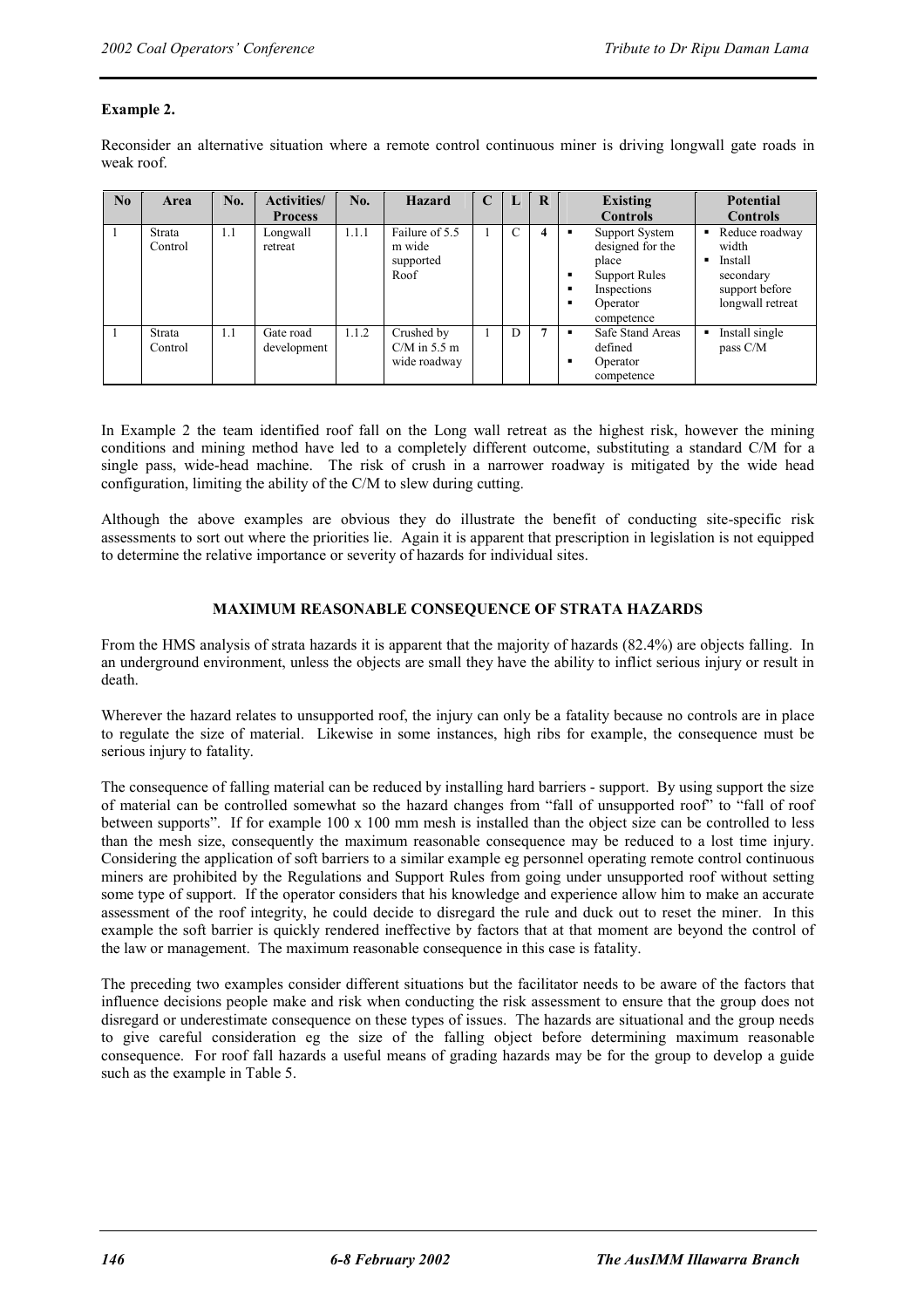| Mass of Falling Object | Maximum Reasonable<br>Consequence       |
|------------------------|-----------------------------------------|
| Less than 5 Kg         | lost time Injury                        |
| 5 Kg to 10 Kg          | serious Injury/<br>permanent disability |
| More than 10 Kg        | Injury resulting in loss of<br>life     |

# **Table 5. – Example - Object size/ Injury Guide**

The *Mass of Falling Objects* selected in Table 5 have been arbitrarily selected for the purpose of the example and could vary, depending upon the mining height, strata type, local geology and stress.

We therefore know that it would be inappropriate to rate the consequence of a person injured by a fall of unsupported roof as anything less than a single fatality because there is no control over the size or quantity of material falling.

In a similar manner the maximum reasonable consequence of rib fall injuries is related to the size of material that falls.

# **LIKELIHOOD**

For qualitative risk assessments the terminology *likelihood* is preferable to probability or frequency. As previously stated there is generally an absence of adequate data for statistical assessment of probability. Furthermore people who are not familiar with probabilities will revert to qualitative descriptors to evaluate likelihood in their own minds.

Likelihood relates to the likelihood of the event. For example when assessing the hazard of roof falling on a person in a particular part of the mine, the likelihood is of a person being injured by a fall of roof and not the likelihood of the consequence of the incident.

Factors that may affect the likelihood include:

- Type of strata and support used.
- Frequency of exposure to the hazard eg. exposure to bad roof on a travelling road compared to bad roof in a waste areas.
- Location of personnel in relation to the hazard eg personnel operating equipment adjacent to the goaf compared to personnel grading an effectively supported transport road.
- Prevailing conditions in the area eg. roof, rib, goaf pressure, structures.
- Variability of the environment and presence of clear indicators eg. identification of orthogonal joint sets in a pillar split.

Considering the risk matrix, it is apparent that one cannot reduce the risk of a catastrophic consequence hazard to any less than 1 E (11) by making the event as "Practically Impossible". The only way to reduce the risk of a catastrophic consequence event further is to completely eliminate the hazard itself.

# **PRIORITISING ACCORDING TO RISK**

The reason for prioritising according to risk is to enable allocation of resources for the development of appropriate controls to maximise early benefit.

In accordance with AS/NZS 4360 (1999), risks should be "assessed in the context of existing controls". This causes considerable confusion for some operations. It has been found as a general rule, risks should be assessed with hard barriers in place and assuming soft barriers are not in place or are ineffective. If we ignored hard barriers that are functioning effectively, we would practically be assessing the risks of mining in the last century,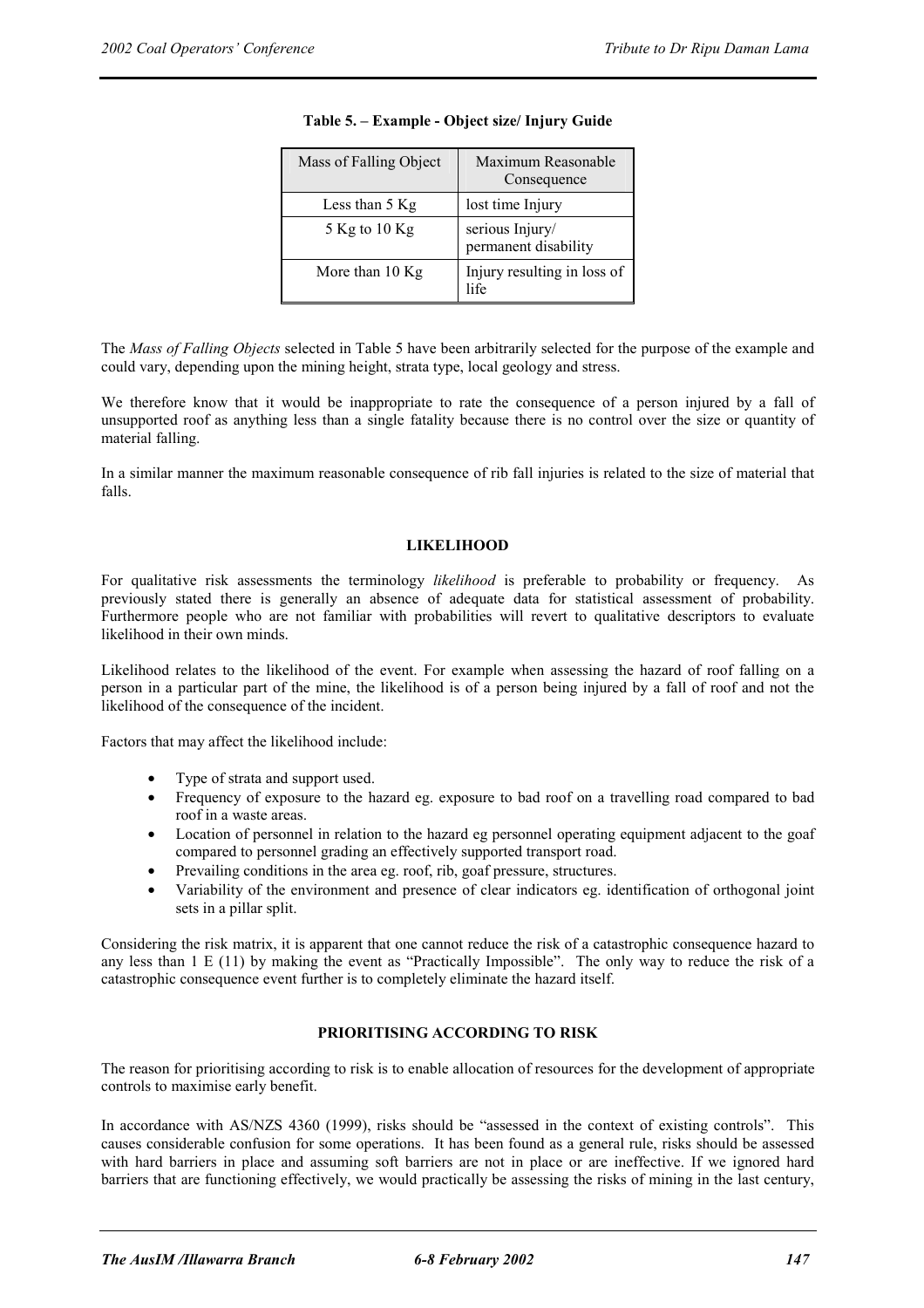and vastly over-estimating the risks. On the other hand, if we have not properly assessed the adequacy of soft barriers prior to the assessment, we may have the false belief that we are protected when we are not in reality, therefore under-estimating the risks. While competency is something we can measure and prove (or otherwise), other "soft barriers" such as adherence to procedures and supervision can be variable, and are certainly not foolproof controls. Soft barriers require constant monitoring, and a great deal of hard work to remain effective controls. Human factors are discussed in more detail later in the paper.

Therefore while some hazards may appear to be ranked a little high considering the efforts an operation is expending in controlling it, and a good track record may currently exist, this method serves to reinforce the importance of constant vigilance in this area.

# **RISK CONTROLS - ELIMINATE OR MITIGATE RISK**

The hierarchy of controls reflects a grading from that is most effective to the least effective. *Table 6* illustrates the types of strata controls commonly identified in relation to the recognised hierarchy of controls for minimising risk.

| <b>Hierarchy of Controls</b>                            | <b>Strata Control Examples</b>                                                        |
|---------------------------------------------------------|---------------------------------------------------------------------------------------|
| Eliminate the hazard                                    | Redesign of panel width to prevent full goaf caving<br>and eliminate windblast hazard |
| Substitute alternative process/equipment                | Fixed cable handling device attached to continuous<br>miner to replace cable hand     |
| Engineering/Isolation, including guards<br>and barriers | Breaker Line Supports replace breaking off timber in<br>Wongawilli extraction         |
| Procedures/ administration/ training                    | Pillar extraction operating procedures                                                |
| Personal Protective Equipment                           | Hard hat                                                                              |

#### **Table 6. – Hierarchy of Strata Control Examples**

Items 1 to 3 in Table 6can in general be considered hard barriers in that they are designed to physically separate personnel from the hazard. Item 3, isolation and guards, can also be considered in part soft barriers because they are reliant on people to ensure they are properly in place before they can provide the desired protection. Controls of this nature are usually accompanied by procedural type controls. Items 4 and 5 are soft controls because they rely on diligence to be effective.

Personal protective equipment is often the last resort for providing protection from hazards but is often used in conjunction with other higher-level controls.

Mines should take care when deciding upon the level of control that choosing procedural over the seemingly more expensive high-level controls could well result in higher overall costs. The following example demonstrates this principle:

#### **Example 3. – Rib Control**

Workings oriented sub-parallel to the major cleat in a bord and pillar operation were experiencing increasing rib spall with increasing depth of cover. Slabs up to 20 m long and 1 m thick were detaching in panels being developed for extraction. There was a cultural resistance to supporting ribs and the mine was financially constrained.

Installation of rib dowels would have placed additional financial strain on the business and the allocation of limited resources to rib bolting all headings would impinge on productivity.

The solution derived was to change the orientation of subsequent panels (a level 1 control) and adopt a rib support program based on assessment of ribs (a level 4 control). Rib dowels installed are a level 3 control. The rib support program was sustainable, resulting in mainly only pillar corners requiring support, without affecting productivity.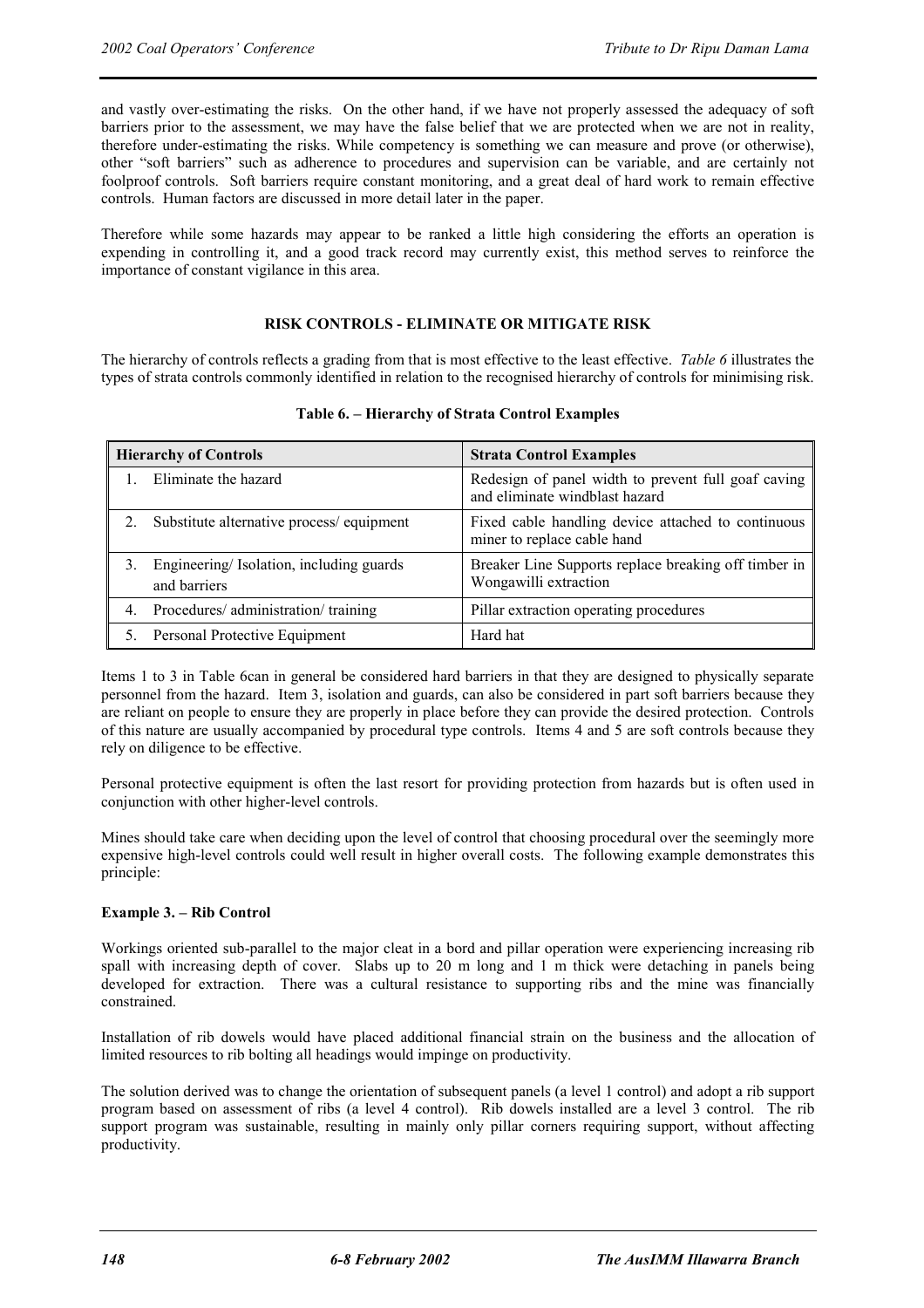Mines are now realising the resources required for maintenance of work procedures. Most operations have at least one person on site, dedicated full time to managing systems and procedure documentation. In addition as well as the training costs there is the on-going commitment to involving personnel and outside experts in reviewing and updating. It makes good business sense to eliminate hazards at their source once and for all through the application of higher-level controls and to minimise the use of procedural controls.

# **LIMITATIONS OF THE RISK ASSESSMENT**

Despite the increased popularity of risk assessments, there are areas of concern that mines and facilitators need to be aware of in their use.

The purpose of risk assessments is not to provide excuses for not being diligent in the manner in which risks are managed. Invariably a risk assessment will lead to further work, research, data collection, training or analysis or design work, but focused to reduce risk exposure in the subject area. They should never be taken as a definitive solution in isolation but an action plan based on valid assessment of the risks.

Additional limitations of risk assessments include:

- Risk Team disbanded or partially disbanded before the risk assessment controls are finalised. This applies particularly operational staff at shift change.
- Inappropriate selection of team members such that the required experience and expertise is not covered eg. topping up numbers from people on rehabilitation.
- Participants who attempt to direct the process towards preconceived outcomes.
- Failure of the group to reach consensus in determining risk due to pre-set agendas usually management or rushing to complete.
- Poor or inadequate definition of the hazard or loss scenario.
- Tendency to underestimate consequence and cultural risk tolerance. In-house facilitators could be part of a risk tolerant culture and fail to challenge the team to consider risk from an unbiased viewpoint
- Assessment with soft barriers effectively in place can be lead to false assessment of the actual risk
- Unqualified transposing of results from one risk assessment site to another.
- Ambiguous or incorrect wording of potential controls.
- Failure to assign people to risk assessment outcomes or actions and failure of management to follow-up to ensure they are done.
- Failure to implement the agreed controls.
- Failure to review the risk assessment at some future time to confirm that the controls are effectively implemented.
- Disinterested participants don't exercise diligence during the process. Everything ends up a 3 C (13).
- Over-complication or over-simplifying the risk assessment scope. The process must be time and cost effective yet comprehensive enough to ensure important issues are properly addressed.
- Assumptions and limitations in relation to the risk assessment topic are inadequately defined.

#### **HUMAN ELEMENT**

It is important to understand that behavioural factors play a significant role in the effectiveness of the risk controls that are nominated. For example, despite legislation, rules and procedures people still get injured doing exactly the things rules were designed to prevent. It is for this reason that soft barriers should be disregarded during risk assessments and the hierarchy of controls should be closely adopted in order to achieve effective risk reduction.

Pitzer (2000) investigates risky behaviour in relation to personnel working around remote control continuous miners. In his paper he found that mine workers identified the following face-area risk in order of severity:

- 1. Rib spall
- 2. Roof fall
- 3. Hit by shuttle car
- 4. Struck by miner
- 5. Hit by loose rock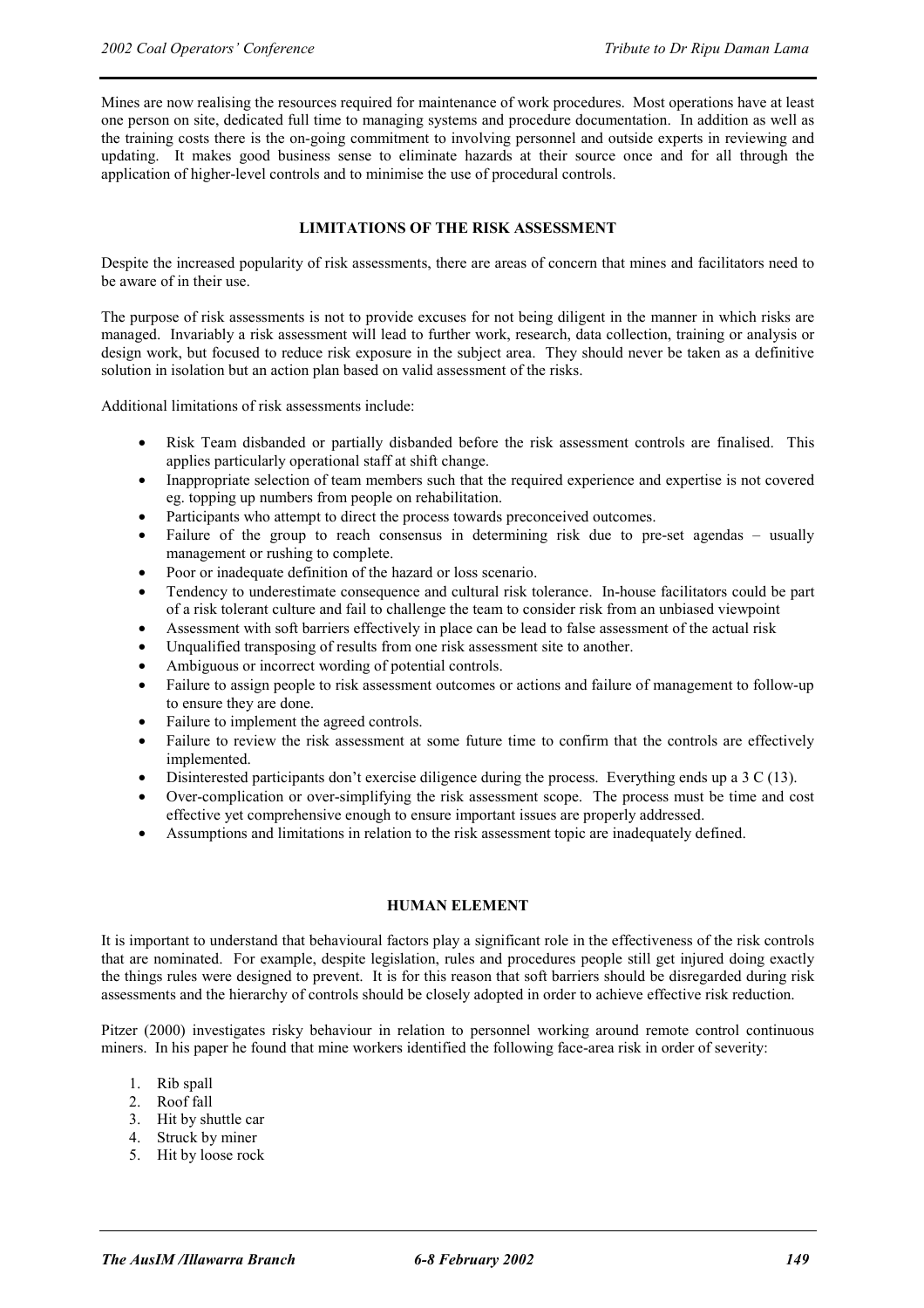There was a perceived lower risk from roof fall than rib spall because of an ingrained assumption that the roof was controlled by support whereas ribs are often not, and of equipment being competently controlled by an operator whereas there was no one in control of the ribs. (Pitzer, 2000).

Another interesting finding by Pitzer was that personnel routinely enter dangerous work areas such as unsupported roof areas despite legislation and rules to the contrary. Mineworkers stated that they would enter unsupported roof areas without using temporary support to rectify equipment breakdowns or quickly reset equipment. This was often done with the full knowledge the supervisor. Risk assessment facilitators and risk management system development teams need to be aware of and understand the motivation of these foolish acts of risk taking behaviour that may be present in individuals and in some workplace cultures.

Whilst ever there is potential for risk taking behaviour to exist or be introduced mines need to place greater emphasis and insistence on hard barriers over soft controls.

Human error encompasses more than blatant disregard for rules. Mistakes, slips and lapses are also possible.

#### **MISTAKES**

Mistakes are self explanatory and result for a variety of reasons. The may occur because a person thought he was using the correct procedure, or had the correct information, and didn't. These occur because people assume they have the correct information and neglect to verify the information is correct. It may result from being supplied incorrect procedures (wrong version) or data (out-of-date or wrong purpose).

# **SLIPS & LAPSES**

Mining people can all relate to having at some time found othemselves in a position that, had they had their wits about them we would not have happened eg. like being chased up the rib by a continuous miner boom as the operator backs it out of a lift. Even the more experienced personnel, in a place fully signposted and with which they are intimately familiar, can mistakenly find themselves in a less than desirable position.

#### **Example 4 – OOPs I didn't realise I was under unsupported roof**

This example refers to the cut flit system of mining. A senior experienced mining official proceeded to walk past the "Last Bolt" sign in a recently cut place, looked up and realised he was well inbye the last row of bolts, and warning sign. This time he escaped injury!

Following this example the "Last Bolt" signs were upgraded to a portable barricade, consisting a steel tube that screws onto the last bolt. Two hinged arms are folded down to the horizontal position to form a barricade across the roadway at chest height. On the barricade was attached "No Road" signs and a blackboard for mining officials to record inspection details.

# **DEVIANT VIOLATIONS**

Occasionally personnel believe they know a quicker or better way of doing things and disregard the rules. Thankfully instances of this type of violation appear to be less frequent than other human errors, however a person may choose to disregard a rule, believing he is working in the interest of the mine and that this level of experience allows him to make that judgement.

# **CULTURAL VIOLATION**

Use of external resources such as OEMs, geotech consultants and the like should be encouraged, both as team members, and specialist facilitators and scribes. This will avoid bias and vested interests compromising the results of the risk assessment, and ensure the process and results are adequately documented

#### **Example 5 – Working Under Unsupported Roof**

At a mine operating the cut and flit system of mining, personnel were told to "hog-out" and move the remote miner to perform the next cut and not to worry about cleaning the slack coal off the floor. This was some how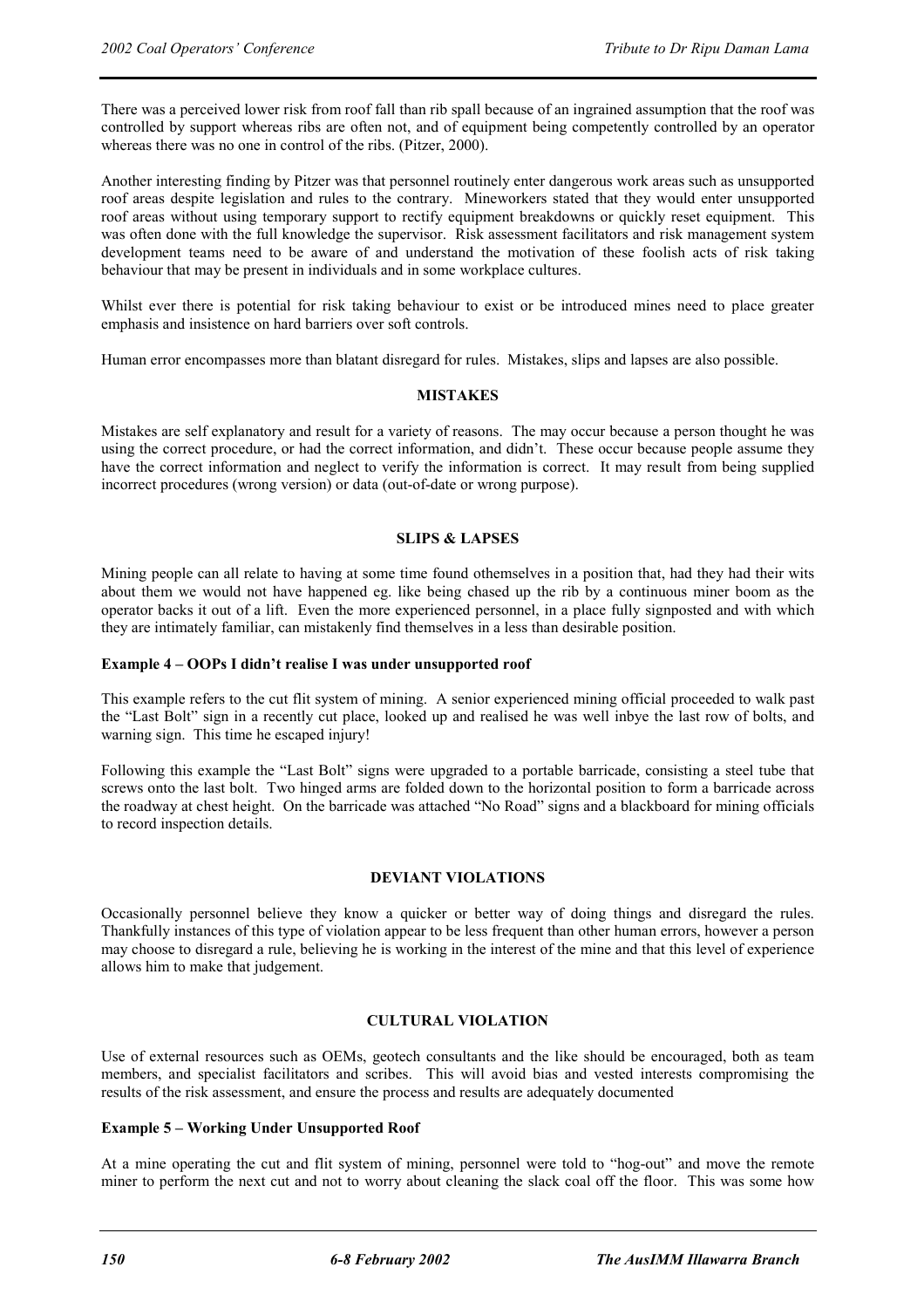interpreted as management condoning the relaxation of safety standards. The slack coal left on the floor caused problems for the bolter.

Due to traction difficulties of the mobile bolter in slack coal, the bad habit developed of sending an Eimco into the unsupported place to clean the floor before bolting. The paradox of this practice is that prior to remote control miners the rule ingrained in the mine culture was that the miner would not proceed beyond the last line of supports. The Eimco operator relied entirely on one control, the roll bar-type canopy fitted to the Eimco that did not provide complete cover for the operator and had a very much lower rating than a manual miner canopy.

Although this behaviour had been identified by the risk assessment process as high risk and the principle of not going under unsupported roof had not changed, acceptance of this practice by front-line and middle management, allowed it to become ingrained in the culture of the work place.

It took an outsider to recognise the ridiculous acceptance of risk behaviour before it could change. The practice took some time of targeted education and clarification of business priorities to eliminate.

#### **Example 6 – Re-stetting Gas Trips on Remote Control Continuous Miners**

At a mine using remote control continuous miners in moderately gassy conditions, it was common for the miner power to be tripped by gas in excess of 2%. The rule in the mine had always been that "No person shall go under unsupported roof".

The practice developed whereby people, including supervisors were going under unsupported roof to press the reset button, located on the miner, to enable the power to be reset. Apparently they made a judgement that by testing the roof and making a quick dash out and back that they were reducing their risk exposure- Dumb!!!

The reality of using a remote control continuous miner in extended cuts in a moderately gassy environment, equipped with an automatic methane monitoring system set to trip power at 2% was that at some time the machine would have to be recovered from unsupported roof areas. The inherent problem with the system was that the means for resetting ie. support the roof into the miner was not part of the normal system of work and not the natural choice for personnel. Add to this the willingness of supervisors to break the rules, led to this becoming accepted practice.

Effective elimination of this practice required a fundamental redesign of the equipment provided to operators with greater control over the mining process. Firstly the operator was provided with a numerical display of gas readings that was able to be read from afar. Secondly the automatic methane monitoring system was upgraded to provide continuous monitoring via battery back-up after the mains power was disconnected and the ability to be reset from a remote location – the DCB. In addition intensive retraining and compliance auditing was conducted to ensure the practice did not continue. The area was to be supported to repair other breakdowns.

Management are not always aware of the practices which apply and which are through by workers to be acceptable to management. Many examples can be recounted in risk assessments where management's understanding of safe activities in the workplace have been shattered by comments to the contrary by face personnel. It is for this reason that it is essential to include operators in the risk assessment process and also reason for introducing outside perspectives on what is really an acceptable level of risk.

#### **RISK MANAGEMENT SYSTEMS**

NSW legislation is very focused on providing *Rules* eg. support, breakaway and brushing for face operations and specifying the manner in which the rules themselves are to be developed, implemented, monitored and reviewed. NSW does not require a hazard management system to administer these rules. Queensland legislation however requires the development of a principal hazard management plan for strata, based on risk assessment and is less prescriptive.

Despite the legal requirements, strata control management systems or plans are becoming increasingly common in NSW. With reference to appropriate standards - in particular section 4.2.2 of AS4804 the Australian Standard for Safety Management Systems, safety management systems should be based on the assessment of hazards.

Management systems are the means by which the interrelationships of the various system elements; such as rules, procedures, standards, responsibilities, authority levels, and action response procedures, combine to control risk.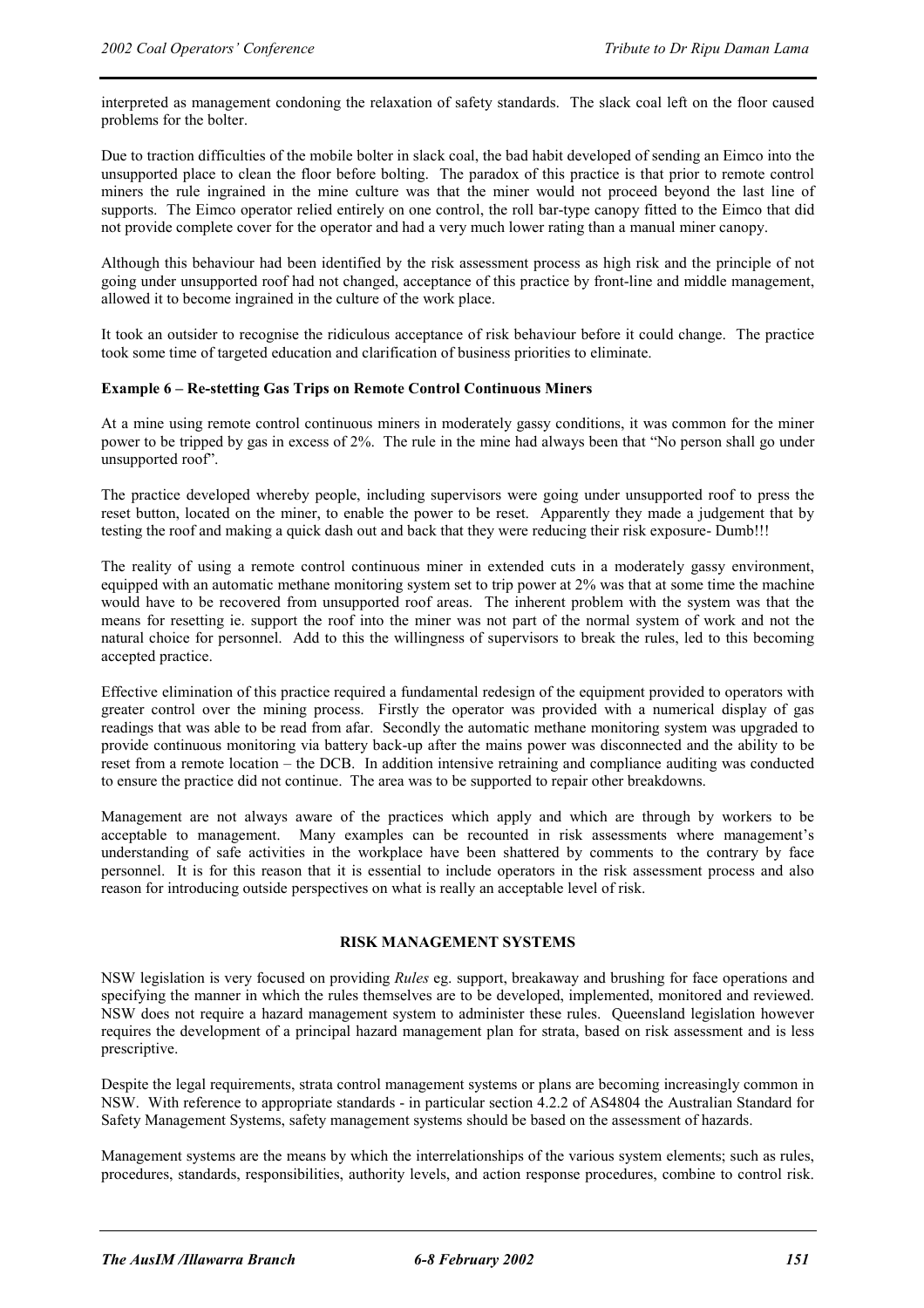At some mines the management systems are in themselves component or modules of an integrated business or safety management system established in electronic form on a server with full document management and security.

Risk management consultants often come across all encompassing and very comprehensive management system documents that despite their excellent content are cumbersome and difficult to follow. There are few people apart from management and those involved with the system development that require this level of detail in a one-stopshop. We recommend to clients that they break the system up into digestible elements so the people required to use them can do so with ease. Administrative-type sections of the system should be removed for those that need to conduct those tasks. For example the continuous miner operator skills and knowledge requirements are completely different from those of a Shift Undermanager.

A natural hierarchy of system elements in an integrated mine safety system would place matters like document control, auditing and responsibilities database as higher level systems, applicable across all hazard management systems. Miner operators would only be concerned with support rules and support installation procedures for example. Undermanagers would be involved in training, development, monitoring and compliance auditing.

It is important to clearly define roles within the strata control management system so people take the initiative to ensure implementation to standard. To each person's role should be attached the standard to be achieved and means for that person to measure compliance to the particular standards. For example having miner operators report each shift on the sections of roadway they have developed, including width and alignment and reasons for any non-compliance. Similarly personnel installing roof supports should report on the areas supported, conditions encountered, the level and type of support installed and reasons for any non-compliance with the support standards. The mining official in charge of the panel should report on the findings during the shift and actions taken in response to matters of non-compliance. It is important to get the activities for each role and the corresponding responsibility for achieving the prescribed standard aligned. Without clear definition and logical cause and effect type structures the management system will be less than effective.

Clause 48 of NSW Regulations seeks to involve mines in a process of evidence-based design of support systems, presentation in understandable format and the training and monitoring of support systems. The principle of this regulation is consistent with sound engineering and management practice.

Strata control management systems should further develop this philosophy in accordance with the particular requirements of the mine. Geotechnical design methods and the intensity of monitoring will be very different between mines compare a cut and flit in strong strata to longwall in soft strata.

The support designs will then be developed to accommodate expected conditions for which there may be several levels of support.

A three level support regime is provided for mining below abandoned workings. Detailing the support standards for predetermined mining domains as colour coded on mine operating plans as shown in Table 7.

| <b>DOMAIN</b> | <b>APPLICABLE TO</b>                                                                                                                       | <b>SUPPORT STANDARD</b>                                                                                                                                          |
|---------------|--------------------------------------------------------------------------------------------------------------------------------------------|------------------------------------------------------------------------------------------------------------------------------------------------------------------|
| Green         | Mining below xxx Seam solid coal<br>and first workings as shown on Strata<br>Control Domain Plan                                           | Mains Development Green Support Standard<br>Sub-panel Green Support Standard<br>Mains Development Green Breakaway Standard<br>Sub-panel Green Breakaway Standard |
| <b>Amber</b>  | Mining below xxx Seam goaf areas<br>without pillar remnants as shown on<br>Strata Control Domain Plan                                      | Mains Development Amber Support Standard<br>Sub-panel Amber Support Standard<br>Mains Development Amber Breakaway Standard<br>Sub-panel Amber Breakaway Standard |
| <b>Red</b>    | Mining in the zone of influence of<br>the xxx Seam goaf edges as shown<br>on Strata Control Domain Plan and<br>pillar remnants encountered | Mains Development Red Support Standard<br>Sub-panel Red Support Standard<br>Mains Development Red Breakaway Standard<br>Sub-panel Red Breakaway Standard         |

**Table 7. – Example of Colour Coded Support Regime**